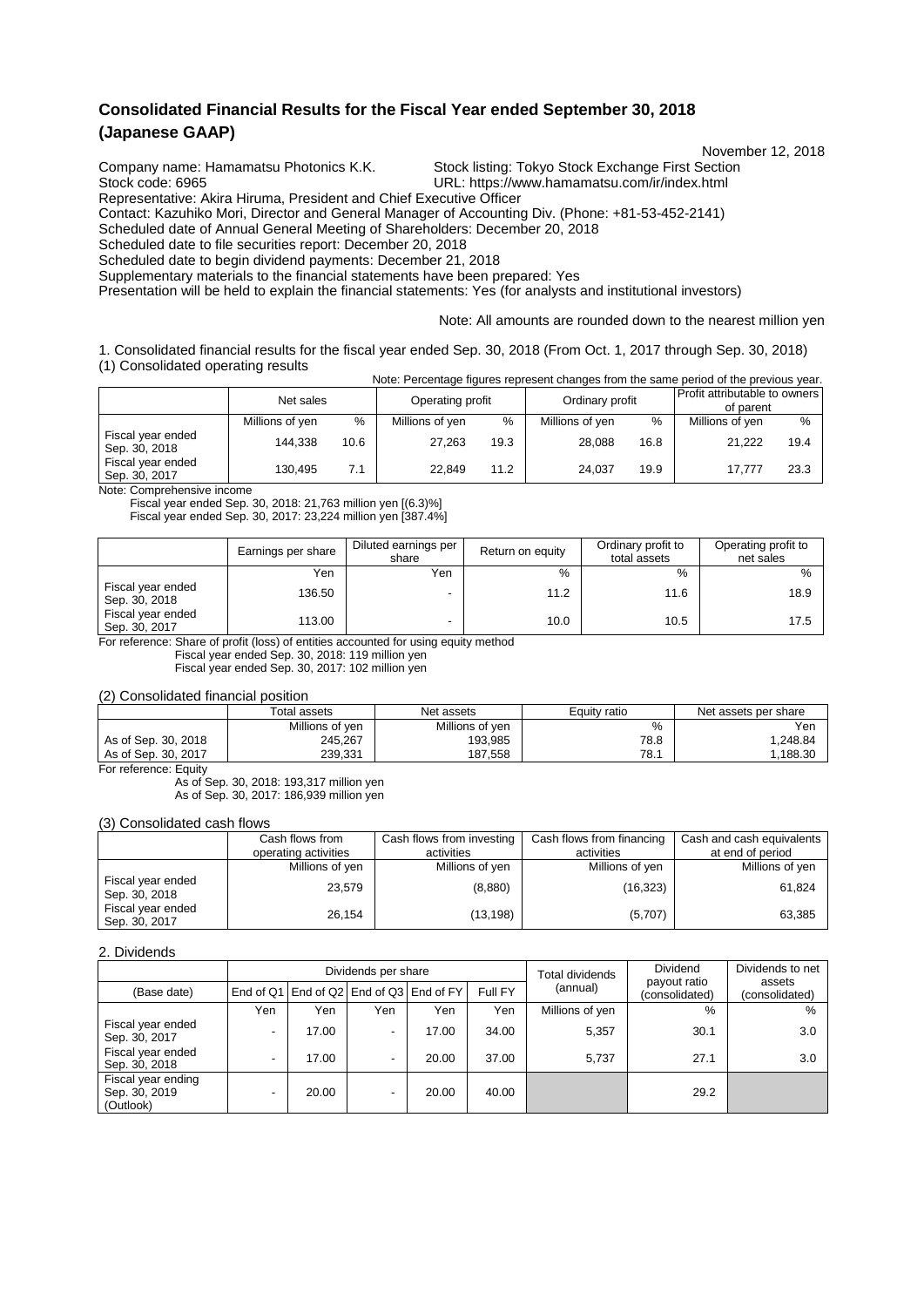3. Forecast of consolidated financial results for the fiscal year ending Sep. 30, 2019 (From Oct. 1, 2018 through Sep. 30, 2019) Note: Percentage figures represent changes from the same period of the previous year.

|                                     | Net sales       |     | Operating profit |        | Ordinary profit |       | Profit attributable to<br>owners of parent |       | Earnings per<br>share |
|-------------------------------------|-----------------|-----|------------------|--------|-----------------|-------|--------------------------------------------|-------|-----------------------|
|                                     | Millions of yen | %   | Millions of yen  | $\%$   | Millions of yen | %     | Millions of yen                            | %     | Yen                   |
| Six months ending<br>Mar. 31, 2019  | 74.900          | 2.5 | 13.400           | (10.6) | 13,700 (10.0)   |       | 10.300                                     | (1.2) | 66.54                 |
| Fiscal year ending<br>Sep. 30, 2019 | 150.400         | 4.2 | 27.500           | 0.9    | 28.000          | (0.3) | 21.200                                     | (0.1) | 136.95                |

4. Others

(1) Changes in consolidated subsidiaries (Changes in scope of consolidation): None

(2) Changes in accounting principles, changes in accounting estimates, and changes in presentation due to revisions (a) Changes in accounting principles accompanying revisions in accounting standards: None

(b) Changes other than those in (a) above: None

- (c) Changes in accounting estimates: None
- (d) Changes in presentation due to revisions: None
- (3) Number of shares outstanding
- (a) Number of shares outstanding at end of period including treasury shares As of Sep. 30, 2018: 165,011,568 shares
	- As of Sep. 30, 2017: 167,529,968 shares
- (b) Number of treasury shares at end of period As of Sep. 30, 2018: 10,213,968 shares As of Sep. 30, 2017: 10,213,886 shares
- (c) Average number of shares issued during the period Fiscal year ended Sep. 30, 2018: 155,473,008 shares Fiscal year ended Sep. 30, 2017: 157,316,158 shares

(Reference) Non-consolidated financial results for the fiscal year ended Sep. 30, 2018

- 1. Non-consolidated financial results for the fiscal year ended Sep. 30, 2018 (From Oct. 1, 2017 through Sep. 30, 2018)
- (1) Non-consolidated operating results

|                                    |                 |     | Note: Percentage figures represent changes from the same period of the previous year. |      |                 |      |                 |      |
|------------------------------------|-----------------|-----|---------------------------------------------------------------------------------------|------|-----------------|------|-----------------|------|
|                                    | Net sales       |     | Operating profit                                                                      |      | Ordinary profit |      | Profit          |      |
|                                    | Millions of yen | %   | Millions of yen                                                                       | %    | Millions of yen | %    | Millions of yen | %    |
| Fiscal year ended<br>Sep. 30, 2018 | 116.323         | 5.6 | 17.607                                                                                | 5.2  | 21.323          | 6.4  | 16.792          | 4.7  |
| Fiscal year ended<br>Sep. 30, 2017 | 110.200         | 8.3 | 16.742                                                                                | 22.5 | 20.048          | 26.5 | 16.044          | 34.6 |

|                                    | Earnings per share | Diluted earnings per<br>share |
|------------------------------------|--------------------|-------------------------------|
|                                    | Yen                | Yen                           |
| Fiscal year ended<br>Sep. 30, 2018 | 107.82             |                               |
| Fiscal year ended<br>Sep. 30, 2017 | 101.81             |                               |

(2) Non-consolidated financial position

|                     | Total assets    | Net assets      | Equity ratio | Net assets per share |
|---------------------|-----------------|-----------------|--------------|----------------------|
|                     | Millions of yen | Millions of yen | %            | Yen                  |
| As of Sep. 30, 2018 | 200,298         | 159.245         | 79.5         | .026.95              |
| As of Sep. 30, 2017 | 198.798         | 157.483         | 79.2         | 999.35               |

For reference: Equity

As of Sep. 30, 2018: 159,245 million yen

As of Sep. 30, 2017: 157,483 million yen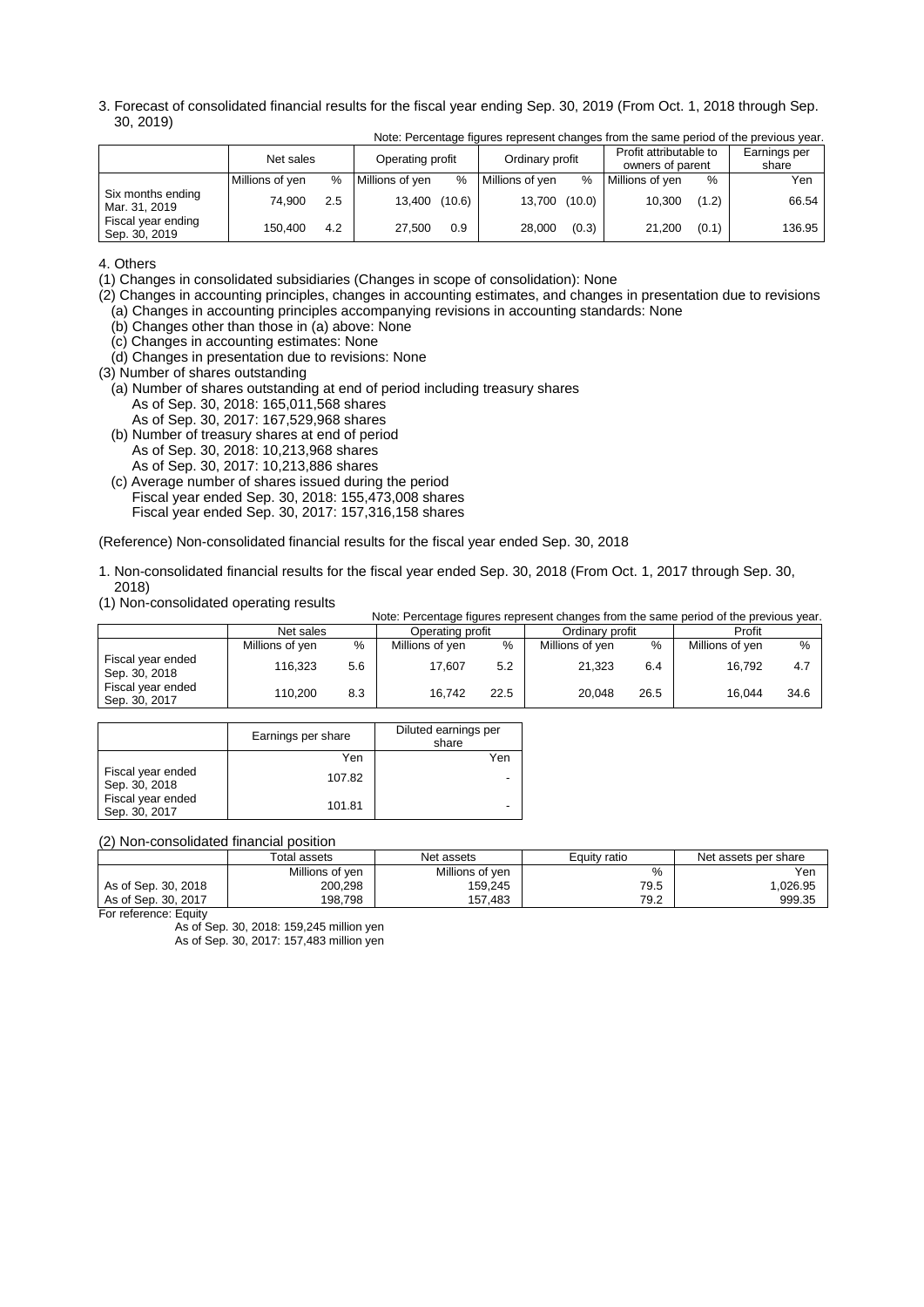#### **1. Overview of Operating Results and Others**

#### **(1) Overview of Operating Results for the Fiscal Year**

During the fiscal year ended September 30, 2018 (from October 1, 2017 through September 30, 2018), Japan's economy generally traced a gradual recovery trend as capital investment rose backed by improved corporate earnings. Nevertheless, the economic outlook became increasingly opaque towards the end of the term due to concerns about the impacts of global trade disputes and policy trends.

Given these circumstances, our Group strove to expand net sales and earnings by promoting basic and applied research leveraging our proprietary photonics technologies, as well as continuing to move forward with development of high-value-added products that addressed customers' needs and to make capital investments aimed at boosting production capacity.

As a result, we closed the fiscal year 2018 with net sales of JPY 144,338 million, up by JPY 13,842 million (10.6%), thanks to higher domestic sales and overseas sales. From an earnings perspective as well, operating profit was JPY 27,263 million, up by JPY 4,414 million (19.3%) compared with one year ago, ordinary profit was JPY 28,088 million, up by JPY 4,050 million (16.8%) from the previous year, and profit attributable to owners of parent was JPY 21,222 million, up by JPY 3,444 million (19.4%) from the previous year, reaching a record high respectively.

Performance by segment is as follows;

#### (Electron Tube)

In the medical field, sales of photomultiplier tubes (PMT) for nuclear medicine testing applications such as Positron Emission Tomography (PET) contracted. On the other hand, sales of products for inspection and monitoring systems such as blood analyzers increased both inside and outside Japan, thanks to their strong reputation for their high sensitivity, low-noise and high-speed operations. In addition, in the measuring instrument field, sales for oil-well logging devices that offer superior ruggedness to withstand against harsh work conditions such as high temperatures, shocks and vibrations were higher, thanks to the recovery in oilfield investment. As a result, net sales of photomultiplier tubes (PMT) increased.

In imaging devices and light sources, sales in the industrial field of microfocus X-ray sources for nondestructive testing devices continued to achieve strong sales, thanks to their strong reputation for highdefinition, high reliability and excellent stability. In addition, sales in the medical field of scintillators for converting X-rays into visible light increased. Further, sales of light sources for semiconductor inspection equipment grew, and as a result, net sales of imaging devices and light sources increased.

In total, the Electron Tube business comprised of photomultiplier tubes (PMT) and imaging devices and light sources closed fiscal year 2018 with net sales of JPY 56,184 million, up by 15.3%, and operating profit of JPY 19,697 million, up by 15.9% from the previous year.

#### (Opto-semiconductor)

In opto-semiconductor devices, sales of image sensors for semiconductor fabrication and inspection equipment in the industrial field maintained a strong performance. In addition, sales of Photo ICs, photodiodes and LED in the FA (Factory Automation) sector for applications such as controls for industrialuse robots and other equipment increased, as well as higher sales of silicon photodiodes for baggage inspections. Opto-semiconductor devices also performed well in the medical field, and as a result, net sales of opto-semiconductors increased.

As a result, net sales in the Opto-semiconductor business were JPY 66,569 million, up by 9.9%, and operating profit was JPY 21,320 million, up by 17.4% from the same period one year ago.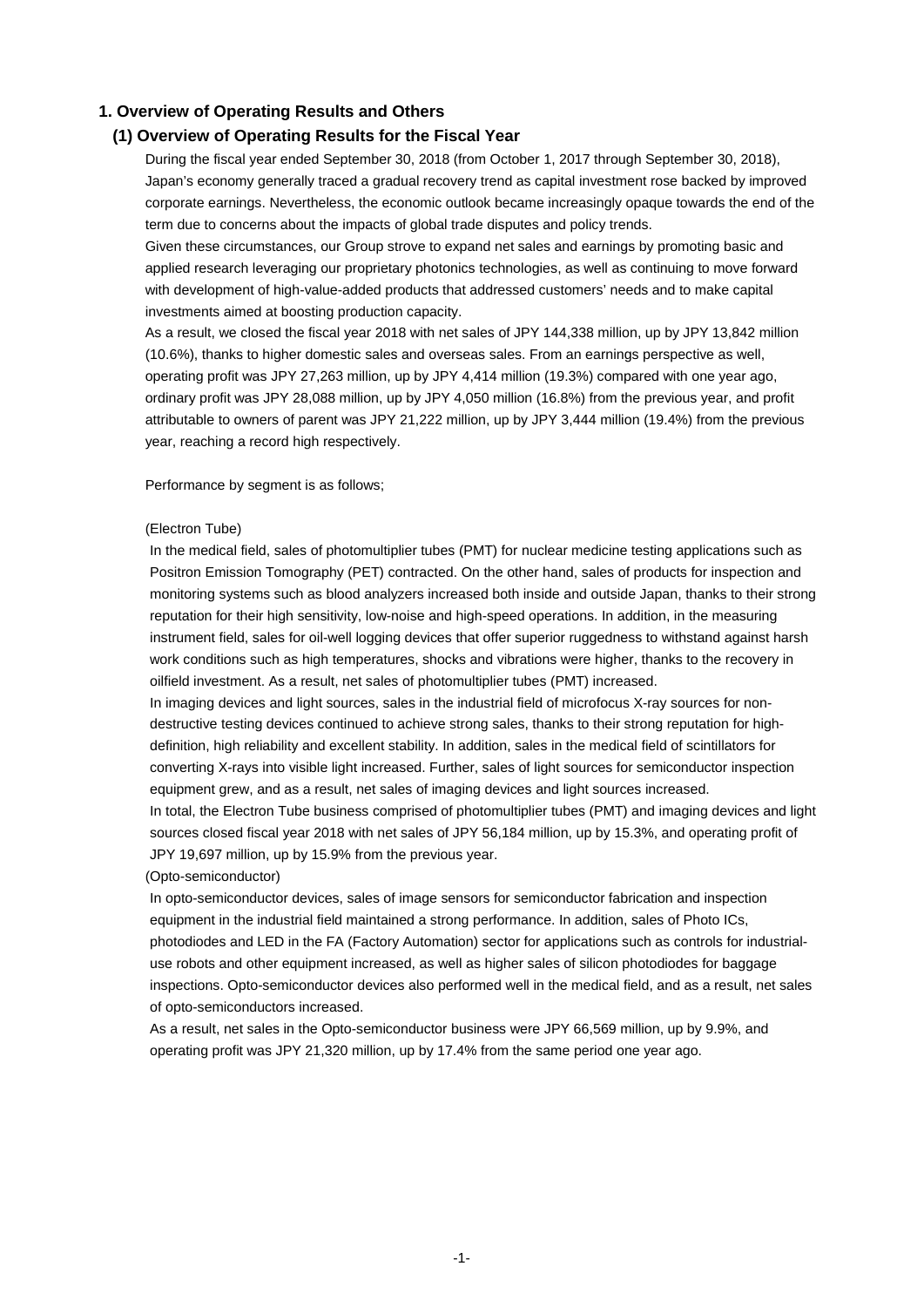#### (Imaging and Measurement Instruments)

In image processing and measurement systems, sales of digital slide scanners for remote pathologic diagnosis systems and other pathologic applications grew primarily in Europe thanks to the release of new products. In addition, sales of failure analysis systems for semiconductor devices recovered in the second half and increased. However, sales of X-ray line sensor cameras contracted under the impact of inventory adjustment by customers. As a result, net sales of image processing and measurement systems decreased. As a result, net sales for the Imaging and Measurement Instruments business were JPY 17,145 million, down by 0.4%, and operating profit was JPY 3,584 million, up by 1.1% from the same period one year ago. (Other)

Sales from other operations include the semiconductor laser business, hotel operations run by Iwata Grand Hotel Inc., a subsidiary, and business relating to the unique products of Beijing Hamamatsu Photon Techniques Inc., which is also a subsidiary.

In our other businesses, net sales were JPY 4,439 million, up by 12.5%, and operating profit was JPY 69 million, down by 75.3% from the previous year.

#### **(2) Overview of Financial Position for the Fiscal Year**

Current assets decreased by JPY 2,863 million from the end of the previous fiscal year, despite an increase in inventories of JPY 2,732 million and an increase in notes and accounts receivable-trade of JPY 2,305 million, mainly reflecting a decrease in cash and deposits of JPY 9,443 million.

Non-current assets increased by JPY 8,798 million from the end of the previous fiscal year. This mainly reflected an increase in property, plant and equipment of JPY 3,438 million that resulted from an increase in buildings and structures, and an increase in intangible assets of JPY 4,581 million that resulted from an increase in customer relationships related to the acquisition of a subsidiary in the United States. Total assets at the fiscal year-end were JPY 245,267 million, up by JPY 5,935 million from the end of the previous fiscal year.

Current liabilities decreased by JPY 1,959 million from the end of the previous fiscal year, despite an increase in provision for bonuses of JPY 567 million, mainly reflecting a decrease in electronically recorded obligationsoperating of JPY 2,599 million.

Non-current liabilities increased by JPY 1,467 million from the previous fiscal year-end, mainly due to an increase in deferred tax liabilities of JPY 677 million and an increase in reserve for loss on dissolution of employees' pension fund of JPY 529 million.

As a result, total liabilities at the fiscal year-end were JPY 51,281 million, down by JPY 492 million from the end of the previous fiscal year.

Net assets at the fiscal year-end were JPY 193,985 million, up by JPY 6,427 million from the end of the previous fiscal year, despite a decrease of JPY 4,735 million due to purchase of treasury shares, mainly reflecting an increase in retained earnings of JPY 10,642 million as a result of reporting profit attributable to owners of parent.

#### **(3) Overview of Cash Flows for the Fiscal Year**

At the end of this fiscal year, cash and cash equivalents stood at JPY 61,824 million, down by JPY 1,561 million from the end of the previous fiscal year.

Cash flows for the fiscal year ended September 30, 2018 (from Oct. 1, 2017 through Sep. 30, 2018) were as follows.

Net cash provided by operating activities during the year was JPY 23,579 million, down by JPY 2,574 million over the previous year. Despite an increase in profit before income taxes of JPY 4,006 million, this mainly reflected an increase in income taxes paid, etc. of JPY 3,247 million and an increase in inventories of JPY 2,186 million.

Net cash used in investing activities was JPY 8,880 million, down by JPY 4,318 million from the previous year. This mainly reflected an increase in withdrawal from time deposits (over three months; a non-cash item) of JPY 7,286 million, which offset the JPY 3,916 million in purchase of shares of subsidiaries in the United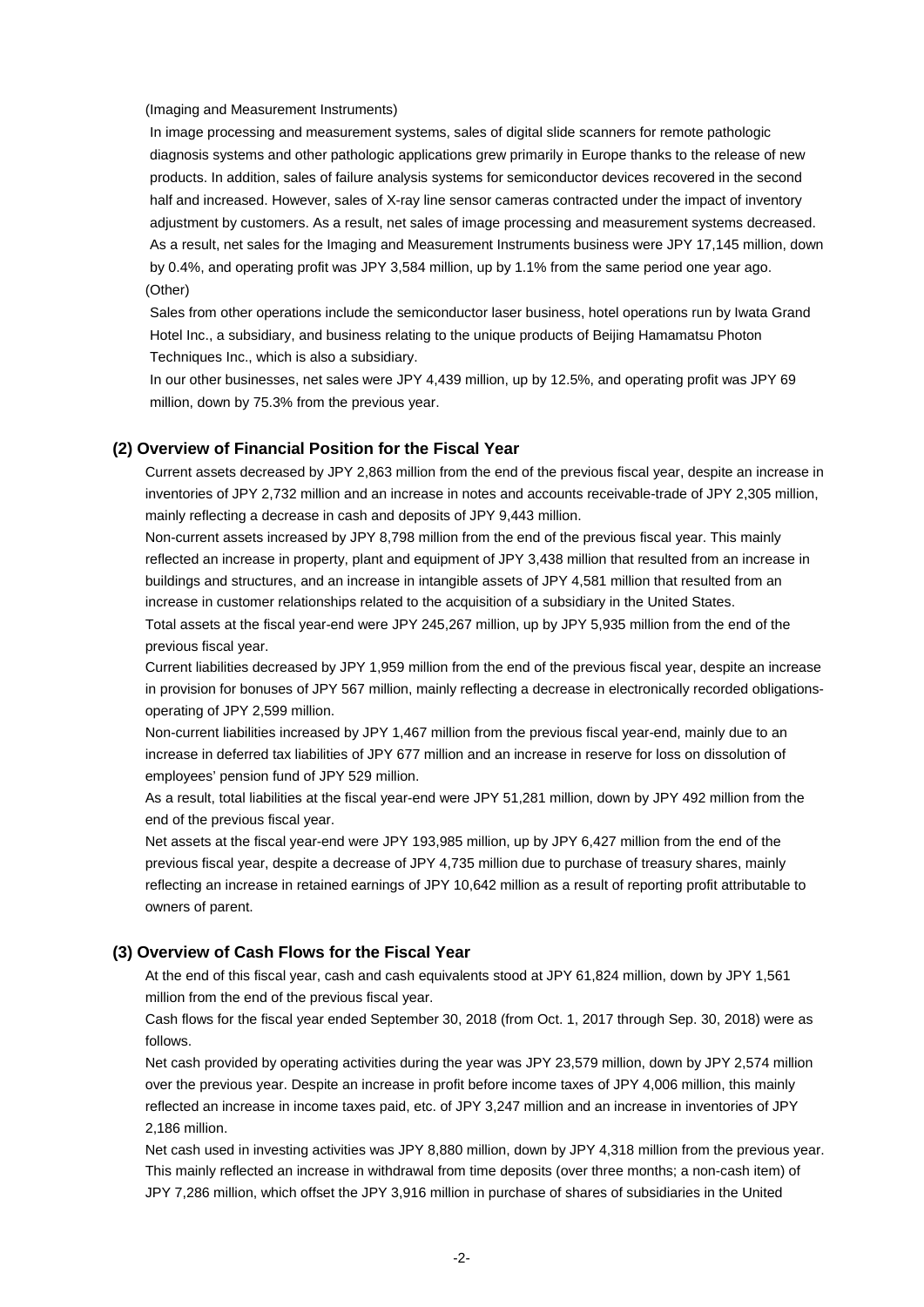#### States.

Net cash used in financing activities was JPY 16,323 million, up by JPY 10,616 million from the previous year. This mainly reflected an increase in expenditures for purchase of treasury shares of JPY 10,103 million.

#### **(4) Future Outlook**

With regard to the business environment surrounding our Group, the economy fluctuated around a gradual recovery trend, with an increase in capital investment against the backdrop of improved corporate earnings. Nevertheless, we recognize that the economic outlook is highly uncertain and unpredictable, clouded by factors that include the political trends in Europe and the United States and the rising global trade tensions. In this business environment, we expect consolidated net sales for the next year of JPY 150,400 million, up by 4.2%. On the other hand, from an earnings perspective we are planning for operating profit of JPY 27,500 million, up by 0.9%, ordinary profit of JPY 28,000 million, down by 0.3% and profit attributable to owners of parent of JPY 21,200 million, down by 0.1% respectively from the previous year. We assume the yen/US dollar exchange rate will be JPY 105 and the yen/Euro exchange rate will be JPY 125.

FY 2019 (From Oct. 1, 2018 through Sep. 30, 2019)

Forecast for consolidated financial results for the fiscal year ending Sep. 30, 2019

| (Millions of Japanese Yen) |  |  |
|----------------------------|--|--|
|----------------------------|--|--|

|                                            | Through the second |                                |                       |                                |
|--------------------------------------------|--------------------|--------------------------------|-----------------------|--------------------------------|
|                                            | quarter            | Compared with<br>previous year | Forecast for the year | Compared with<br>previous year |
| Net sales                                  | 74,900             | 2.5%                           | 150,400               | 4.2%                           |
| Operating profit                           | 13,400             | $(10.6)\%$                     | 27,500                | 0.9%                           |
| Ordinary profit                            | 13,700             | $(10.0)\%$                     | 28,000                | (0.3)%                         |
| Profit attributable to<br>owners of parent | 10,300             | $(1.2)\%$                      | 21,200                | (0.1)%                         |

#### **2. Basic Policy Regarding Selection of Accounting Standards**

The Group adopts a policy to prepare its consolidated financial statements in accordance with the Japanese GAAP for the time being, taking into account the year-on-year comparability and intercompany comparability of consolidated financial statements.

With respect to the adoption of the International Financial Reporting Standards (IFRS), we intend to address the matter appropriately, factoring in our future business development and the trends of the system.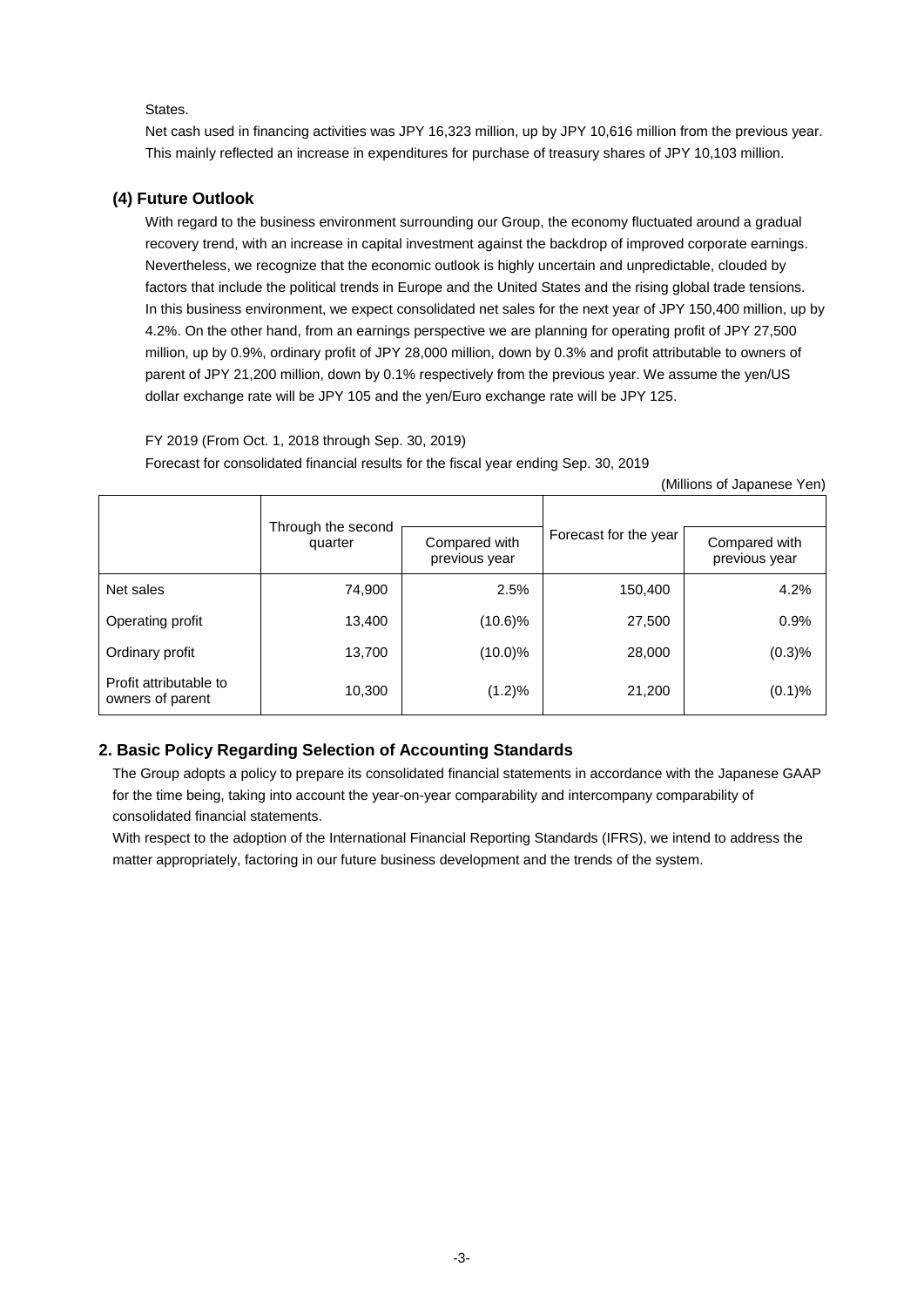Consolidated Balance Sheets

|                                        | As of<br>Sep. 30, 2017 | As of<br>Sep. 30, 2018 |
|----------------------------------------|------------------------|------------------------|
| Assets                                 |                        |                        |
| <b>Current assets</b>                  |                        |                        |
| Cash and deposits                      | 83,902                 | 74,458                 |
| Notes and accounts receivable - trade  | 33,608                 | 35,914                 |
| Merchandise and finished goods         | 8,742                  | 8,874                  |
| Work in process                        | 16,389                 | 17,933                 |
| Raw materials and supplies             | 6,620                  | 7,677                  |
| Deferred tax assets                    | 3,545                  | 3,774                  |
| Other                                  | 4,184                  | 5,501                  |
| Allowance for doubtful accounts        | (159)                  | (162)                  |
| Total current assets                   | 156,834                | 153,971                |
| Non-current assets                     |                        |                        |
| Property, plant and equipment          |                        |                        |
| Buildings and structures               | 74,585                 | 79,738                 |
| Accumulated depreciation               | (42, 917)              | (45, 621)              |
| Buildings and structures, net          | 31,668                 | 34,117                 |
| Machinery, equipment and vehicles      | 78,393                 | 84,361                 |
| Accumulated depreciation               | (68, 549)              | (71, 996)              |
| Machinery, equipment and vehicles, net | 9,843                  | 12,364                 |
| Tools, furniture and fixtures          | 31,005                 | 32,169                 |
| Accumulated depreciation               | (27, 054)              | (27, 810)              |
| Tools, furniture and fixtures, net     | 3,951                  | 4,359                  |
| Land                                   | 16,545                 | 16,789                 |
| Leased assets                          | 567                    | 616                    |
| Accumulated depreciation               | (267)                  | (344)                  |
| Leased assets, net                     | 299                    | 272                    |
| Construction in progress               | 5,983                  | 3,826                  |
| Total property, plant and equipment    | 68,291                 | 71,730                 |
| Intangible assets                      |                        |                        |
| Customer relationships                 |                        | 2,634                  |
| Other                                  | 1,697                  | 3,644                  |
| Total intangible assets                | 1,697                  | 6,278                  |
| Investments and other assets           |                        |                        |
| Investment securities                  | 3,684                  | 4,158                  |
| Real estate for investment             | 1,972                  | 2,205                  |
| Accumulated depreciation               | (1, 405)               | (1, 409)               |
| Real estate for investment, net        | 566                    | 795                    |
| Deferred tax assets                    | 6,412                  | 6,833                  |
| Other                                  | 1,862                  | 1,518                  |
| Allowance for doubtful accounts        | (19)                   | (19)                   |
| Total investments and other assets     | 12,507                 | 13,286                 |
| Total non-current assets               | 82,497                 | 91,295                 |
| <b>Total assets</b>                    | 239,331                | 245,267                |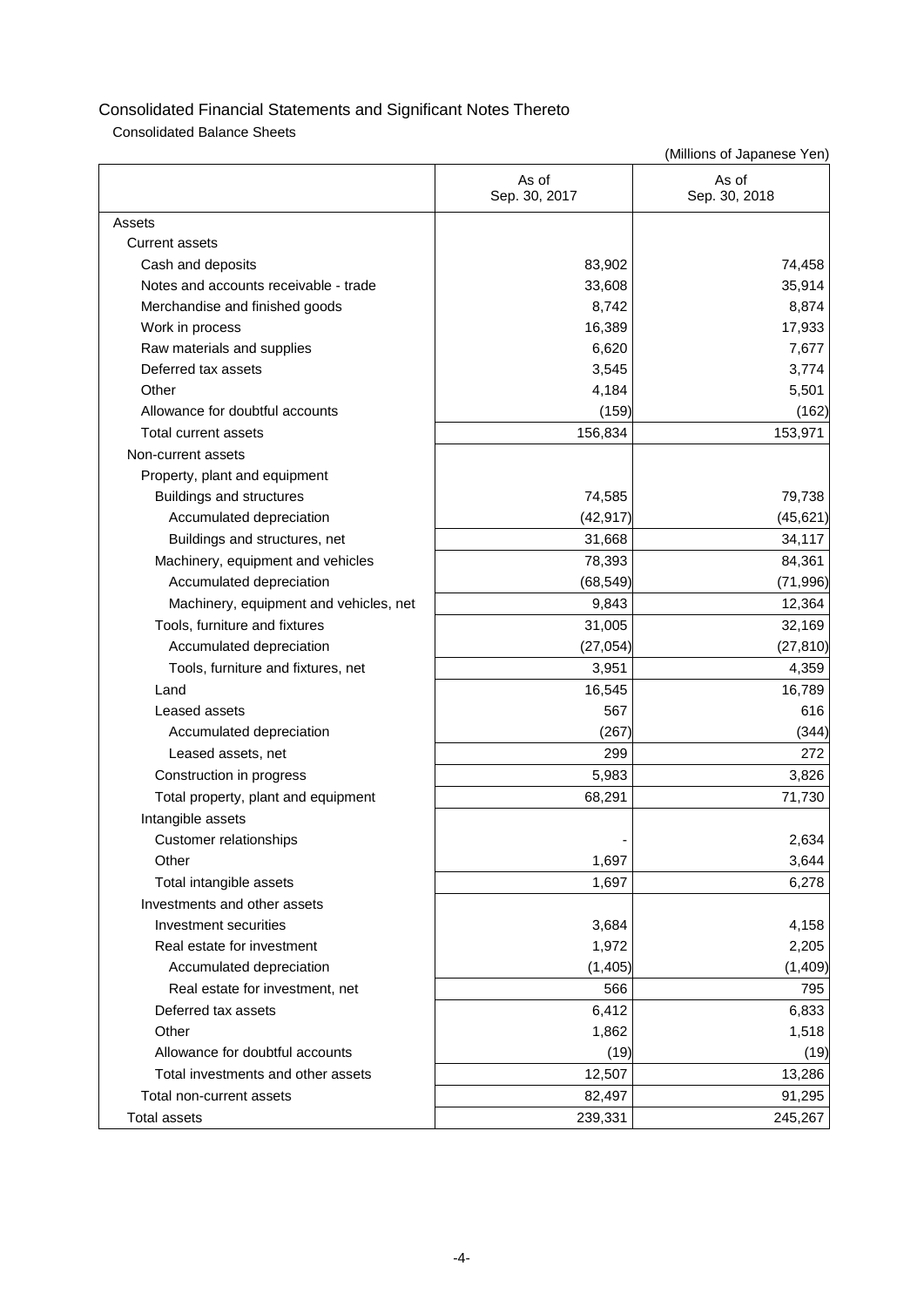Consolidated Balance Sheets

|                                                 | As of<br>Sep. 30, 2017 | As of<br>Sep. 30, 2018 |
|-------------------------------------------------|------------------------|------------------------|
| Liabilities                                     |                        |                        |
| <b>Current liabilities</b>                      |                        |                        |
| Notes and accounts payable - trade              | 5,232                  | 5,101                  |
| Electronically recorded obligations - operating | 8,866                  | 6,266                  |
| Short-term loans payable                        | 2,230                  | 1,662                  |
| Current portion of long-term loans payable      | 3,194                  | 3,178                  |
| Income taxes payable                            | 3,517                  | 2,892                  |
| Provision for bonuses                           | 4,570                  | 5,138                  |
| Other                                           | 12,446                 | 13,860                 |
| <b>Total current liabilities</b>                | 40,059                 | 38,099                 |
| Non-current liabilities                         |                        |                        |
| Long-term loans payable                         | 3,683                  | 3,512                  |
| Deferred tax liabilities                        | 272                    | 950                    |
| Reserve for loss on dissolution of employees'   |                        | 529                    |
| pension fund                                    |                        |                        |
| Net defined benefit liability                   | 7,025                  | 7,393                  |
| Other                                           | 731                    | 795                    |
| Total non-current liabilities                   | 11,713                 | 13,181                 |
| <b>Total liabilities</b>                        | 51,773                 | 51,281                 |
| Net assets                                      |                        |                        |
| Shareholders' equity                            |                        |                        |
| Capital stock                                   | 34,928                 | 34,928                 |
| Capital surplus                                 | 34,672                 | 34,672                 |
| Retained earnings                               | 131,678                | 142,321                |
| Treasury shares                                 | (16,060)               | (20, 795)              |
| Total shareholders' equity                      | 185,219                | 191,126                |
| Accumulated other comprehensive income          |                        |                        |
| Valuation difference on available-for-sale      |                        |                        |
| securities                                      | 1,259                  | 1,545                  |
| Foreign currency translation adjustment         | 1,210                  | 1,259                  |
| Remeasurements of defined benefit plans         | (750)                  | (614)                  |
| Total accumulated other comprehensive           | 1,719                  | 2,190                  |
| income                                          |                        |                        |
| Non-controlling interests                       | 618                    | 668                    |
| Total net assets                                | 187,558                | 193,985                |
| Total liabilities and net assets                | 239,331                | 245,267                |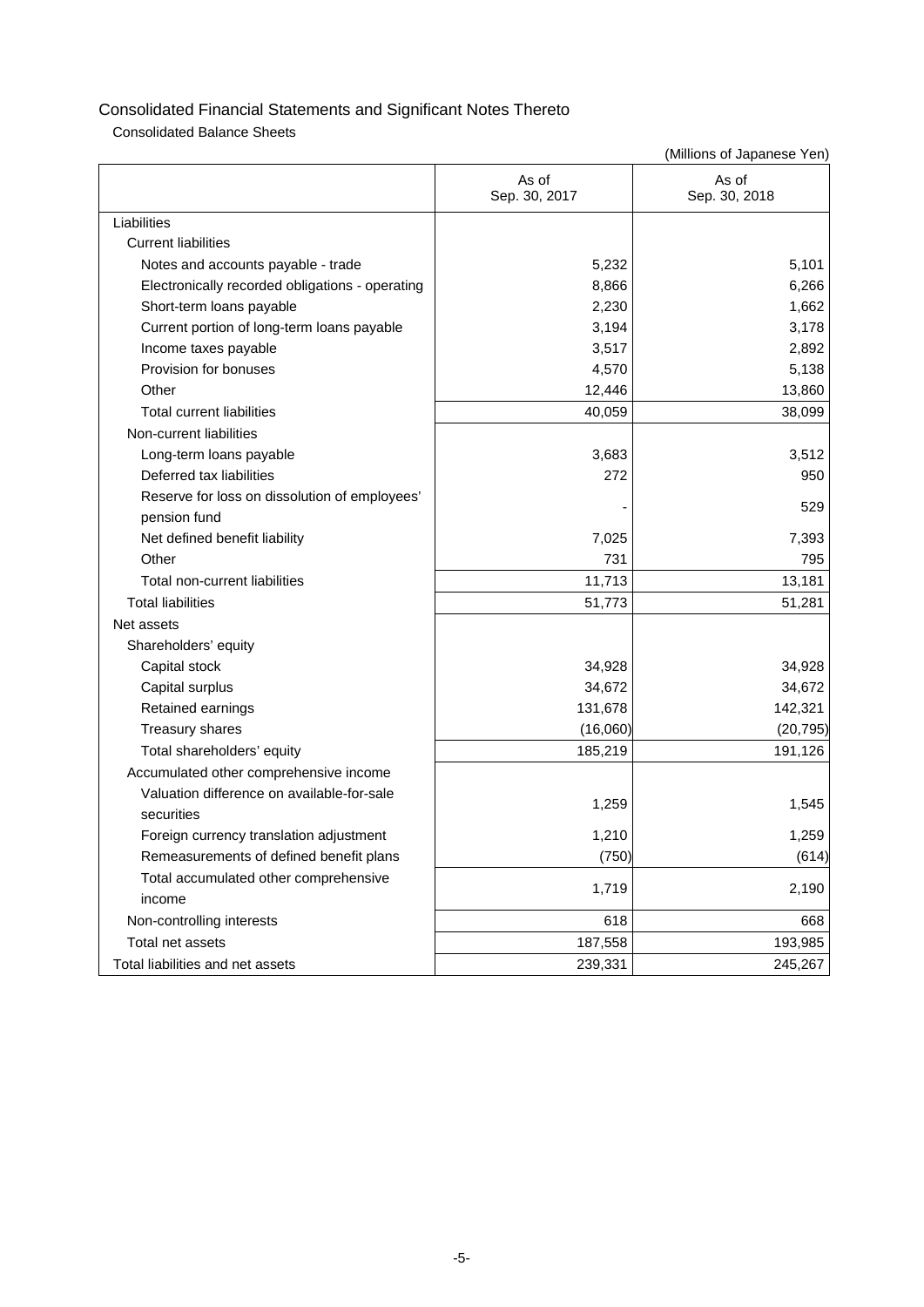Consolidated Statements of Income

|                                                 | Fiscal year ended<br>Sep. 30, 2017 | Fiscal year ended<br>Sep. 30, 2018 |
|-------------------------------------------------|------------------------------------|------------------------------------|
| Net sales                                       | 130,495                            | 144,338                            |
| Cost of sales                                   | 65,670                             | 70,385                             |
| Gross profit                                    | 64,825                             | 73,952                             |
| Selling, general and administrative expenses    |                                    |                                    |
| Freightage and packing expenses                 | 1,111                              | 1,232                              |
| Advertising expenses                            | 925                                | 944                                |
| <b>Salaries</b>                                 | 10,558                             | 11,478                             |
| Provision for bonuses                           | 1,436                              | 1,619                              |
| Retirement benefit expenses                     | 857                                | 899                                |
| Depreciation                                    | 1,547                              | 2,340                              |
| Commission fee                                  | 3,721                              | 4,358                              |
| Research and development expenses               | 11,776                             | 12,830                             |
| Provision of allowance for doubtful accounts    | (30)                               | 24                                 |
| Other                                           | 10,070                             | 10,959                             |
| Total selling, general and administrative       |                                    |                                    |
| expenses                                        | 41,975                             | 46,688                             |
| Operating profit                                | 22,849                             | 27,263                             |
| Non-operating income                            |                                    |                                    |
| Interest income                                 | 207                                | 194                                |
| Dividend income                                 | 45                                 | 46                                 |
| Insurance income                                | 5                                  | 153                                |
| Rent income on non-current assets               | 70                                 | 73                                 |
| Rent of real estate for investment              | 76                                 | 100                                |
| Foreign exchange gains                          | 495                                | 64                                 |
| Share of profit of entities accounted for using | 102                                | 119                                |
| equity method                                   |                                    |                                    |
| Gain on sales of scraps                         | 81                                 | 130                                |
| Other                                           | 321                                | 322                                |
| Total non-operating income                      | 1,407                              | 1,205                              |
| Non-operating expenses                          |                                    |                                    |
| Interest expenses                               | 121                                | 65                                 |
| Rent expenses on real estates                   | 81                                 | 125                                |
| Commission for purchase of treasury shares      |                                    | 103                                |
| Other                                           | 15                                 | 86                                 |
| Total non-operating expenses                    | 219                                | 381                                |
| Ordinary profit                                 | 24,037                             | 28,088                             |
| Extraordinary income                            |                                    |                                    |
| Gain on sales of non-current assets             | 20                                 | 34                                 |
| Subsidy income                                  | 214                                | 277                                |
| Gain on sales of investment securities          | 0                                  | 16                                 |
| Insurance income                                |                                    | 266                                |
| Total extraordinary income                      | 234                                | 594                                |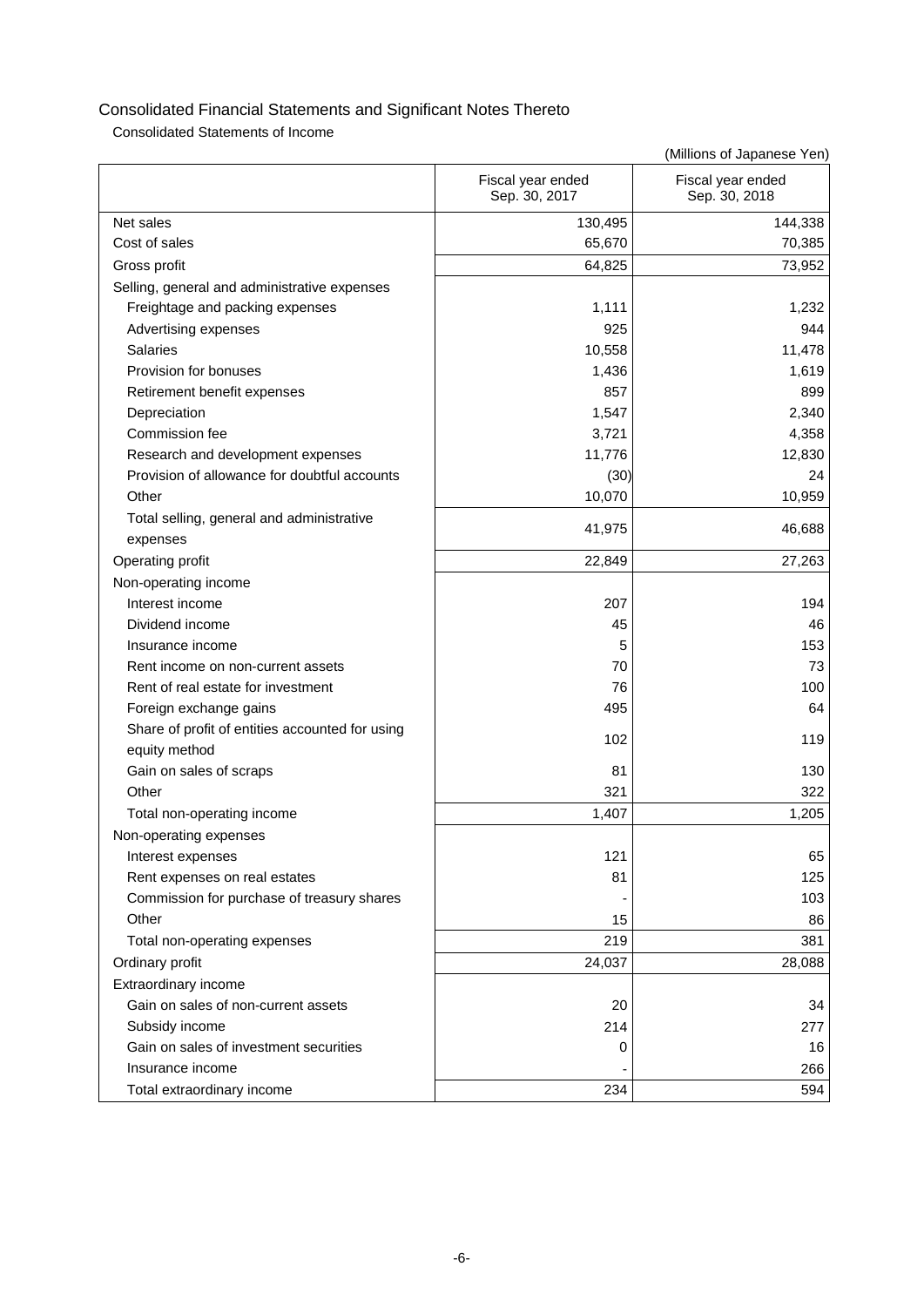Consolidated Statements of Income

|                                                  | Fiscal year ended<br>Sep. 30, 2017 | Fiscal year ended<br>Sep. 30, 2018 |
|--------------------------------------------------|------------------------------------|------------------------------------|
| <b>Extraordinary losses</b>                      |                                    |                                    |
| Loss on sales of non-current assets              | 6                                  | 54                                 |
| Loss on retirement of non-current assets         | 484                                | 52                                 |
| Loss on reduction of non-current assets          | 206                                | 263                                |
| Loss on disaster                                 |                                    | 194                                |
| Loss on valuation of investment securities       | 5                                  | 5                                  |
| Provision for loss on dissolution of employees'  |                                    | 534                                |
| pension fund                                     |                                    |                                    |
| Total extraordinary losses                       | 701                                | 1,105                              |
| Profit before income taxes                       | 23,570                             | 27,577                             |
| Income taxes - current                           | 6,137                              | 7,282                              |
| Income taxes - deferred                          | (409)                              | (995)                              |
| Total income taxes                               | 5,727                              | 6,287                              |
| Profit                                           | 17,842                             | 21,289                             |
| Profit attributable to non-controlling interests | 65                                 | 67                                 |
| Profit attributable to owners of parent          | 17,777                             | 21,222                             |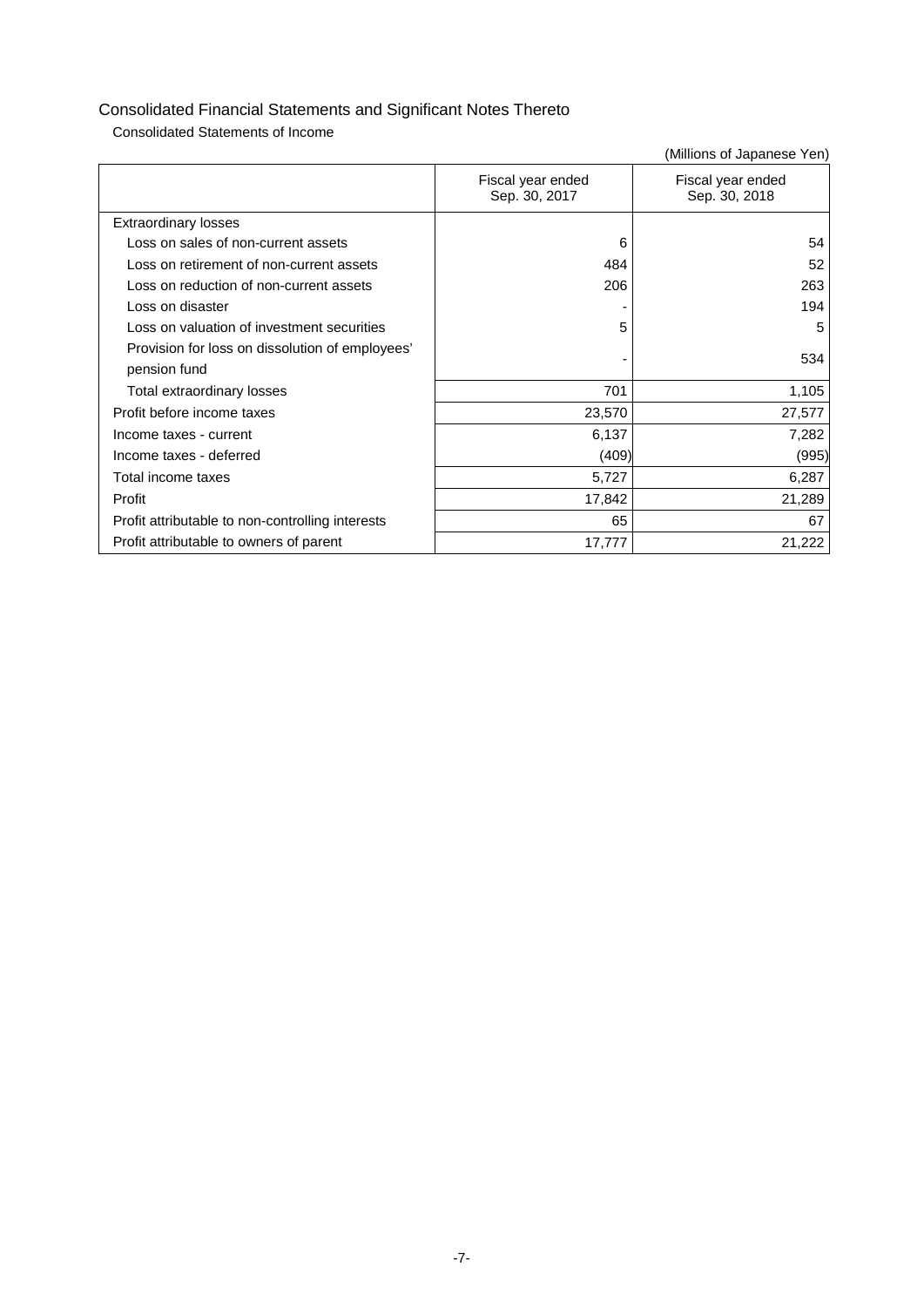Consolidated Statements of Comprehensive Income

|                                                                                      |                                    | (Millions of Japanese Yen)         |
|--------------------------------------------------------------------------------------|------------------------------------|------------------------------------|
|                                                                                      | Fiscal year ended<br>Sep. 30, 2017 | Fiscal year ended<br>Sep. 30, 2018 |
| Profit                                                                               | 17,842                             | 21,289                             |
| Other comprehensive income                                                           |                                    |                                    |
| Valuation difference on available-for-sale<br>securities                             | 804                                | 285                                |
| Foreign currency translation adjustment                                              | 4,136                              | 55                                 |
| Remeasurements of defined benefit plans, net<br>of tax                               | 420                                | 136                                |
| Share of other comprehensive income of entities<br>accounted for using equity method | 20                                 | (3)                                |
| Total other comprehensive income                                                     | 5,381                              | 473                                |
| Comprehensive income                                                                 | 23,224                             | 21,763                             |
| Comprehensive income attributable to                                                 |                                    |                                    |
| Comprehensive income attributable to owners of<br>parent                             | 23,134                             | 21,693                             |
| Comprehensive income attributable to non-<br>controlling interests                   | 90                                 | 70                                 |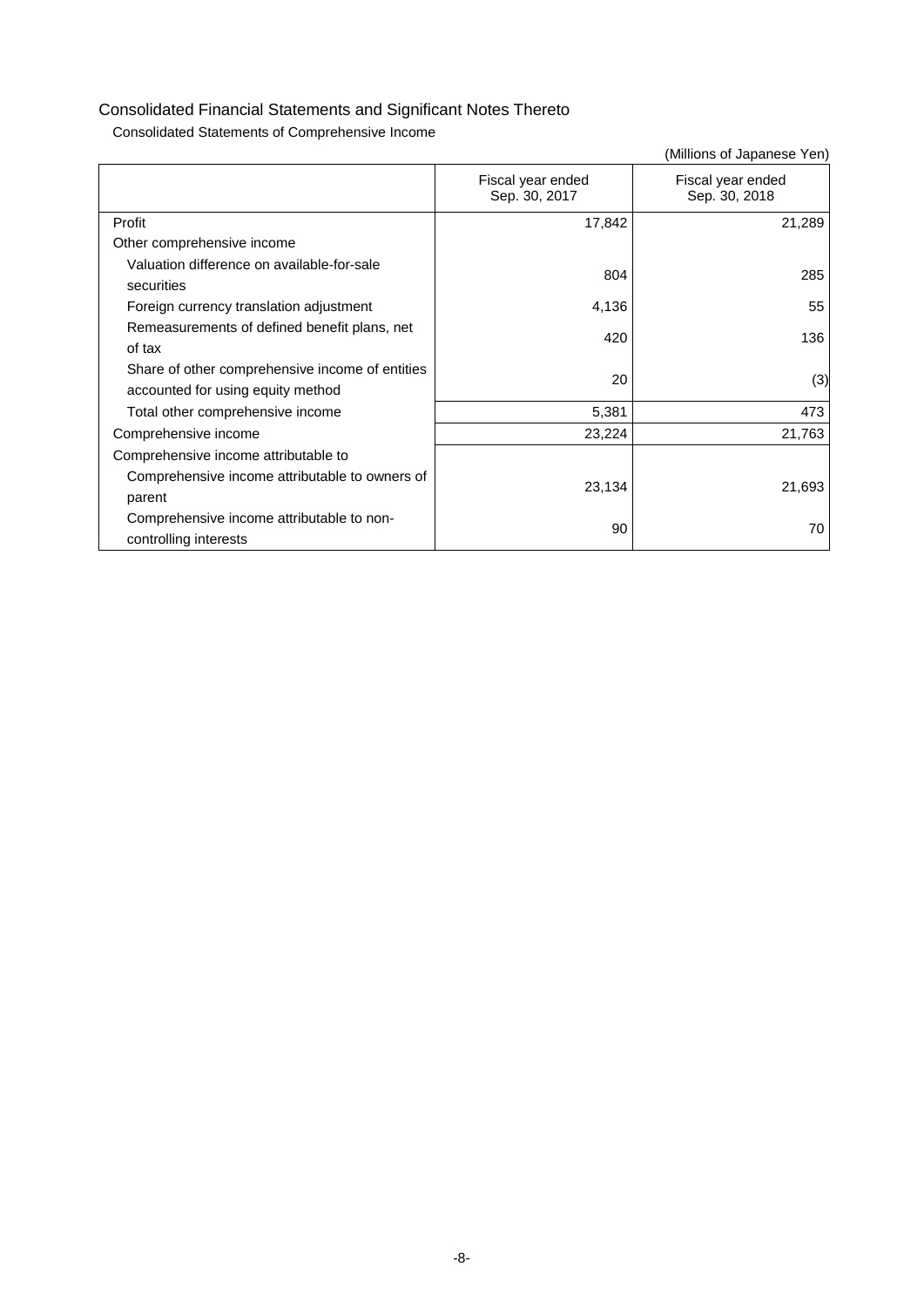## Consolidated Statements of Changes in Equity

Fiscal year ended Sep. 30, 2017

|                                                            |               |                      |                   |                 | (Millions of Japanese Yen)       |  |  |  |
|------------------------------------------------------------|---------------|----------------------|-------------------|-----------------|----------------------------------|--|--|--|
|                                                            |               | Shareholders' equity |                   |                 |                                  |  |  |  |
|                                                            | Capital stock | Capital surplus      | Retained earnings | Treasury shares | Total<br>shareholders'<br>equity |  |  |  |
| Balance at beginning of<br>current period                  | 34,928        | 34,672               | 119,259           | (16,059)        | 172,800                          |  |  |  |
| Changes of items during<br>period                          |               |                      |                   |                 |                                  |  |  |  |
| Dividends of surplus                                       |               |                      | (5, 357)          |                 | (5, 357)                         |  |  |  |
| Profit attributable to<br>owners of parent                 |               |                      | 17,777            |                 | 17,777                           |  |  |  |
| Purchase of treasury<br>shares                             |               |                      |                   | (0)             | (0)                              |  |  |  |
| Retirement of treasury<br>shares                           |               |                      |                   |                 |                                  |  |  |  |
| Net changes of items<br>other than<br>shareholders' equity |               |                      |                   |                 |                                  |  |  |  |
| Total changes of items<br>during period                    |               |                      | 12,419            | (0)             | 12,419                           |  |  |  |
| Balance at end of current<br>period                        | 34,928        | 34,672               | 131,678           | (16,060)        | 185,219                          |  |  |  |

|                                                            |                                                                 | Accumulated other comprehensive income           |                                                      |                                                          |                                  |                            |
|------------------------------------------------------------|-----------------------------------------------------------------|--------------------------------------------------|------------------------------------------------------|----------------------------------------------------------|----------------------------------|----------------------------|
|                                                            | Valuation<br>difference on<br>available-for-<br>sale securities | Foreign<br>currency<br>translation<br>adjustment | <b>Remeasurements</b><br>of defined benefit<br>plans | Total<br>accumulated<br>other<br>comprehensive<br>income | Non-<br>controlling<br>interests | <b>Total net</b><br>assets |
| Balance at beginning of<br>current period                  | 455                                                             | (2,921)                                          | (1, 170)                                             | (3,637)                                                  | 553                              | 169,716                    |
| Changes of items during<br>period                          |                                                                 |                                                  |                                                      |                                                          |                                  |                            |
| Dividends of surplus                                       |                                                                 |                                                  |                                                      |                                                          |                                  | (5, 357)                   |
| Profit attributable to<br>owners of parent                 |                                                                 |                                                  |                                                      |                                                          |                                  | 17,777                     |
| Purchase of treasury<br>shares                             |                                                                 |                                                  |                                                      |                                                          |                                  | (0)                        |
| Retirement of treasury<br>shares                           |                                                                 |                                                  |                                                      |                                                          |                                  |                            |
| Net changes of items<br>other than<br>shareholders' equity | 804                                                             | 4,132                                            | 420                                                  | 5,357                                                    | 65                               | 5,422                      |
| Total changes of items<br>during period                    | 804                                                             | 4,132                                            | 420                                                  | 5,357                                                    | 65                               | 17,841                     |
| Balance at end of current<br>period                        | 1,259                                                           | 1,210                                            | (750)                                                | 1,719                                                    | 618                              | 187,558                    |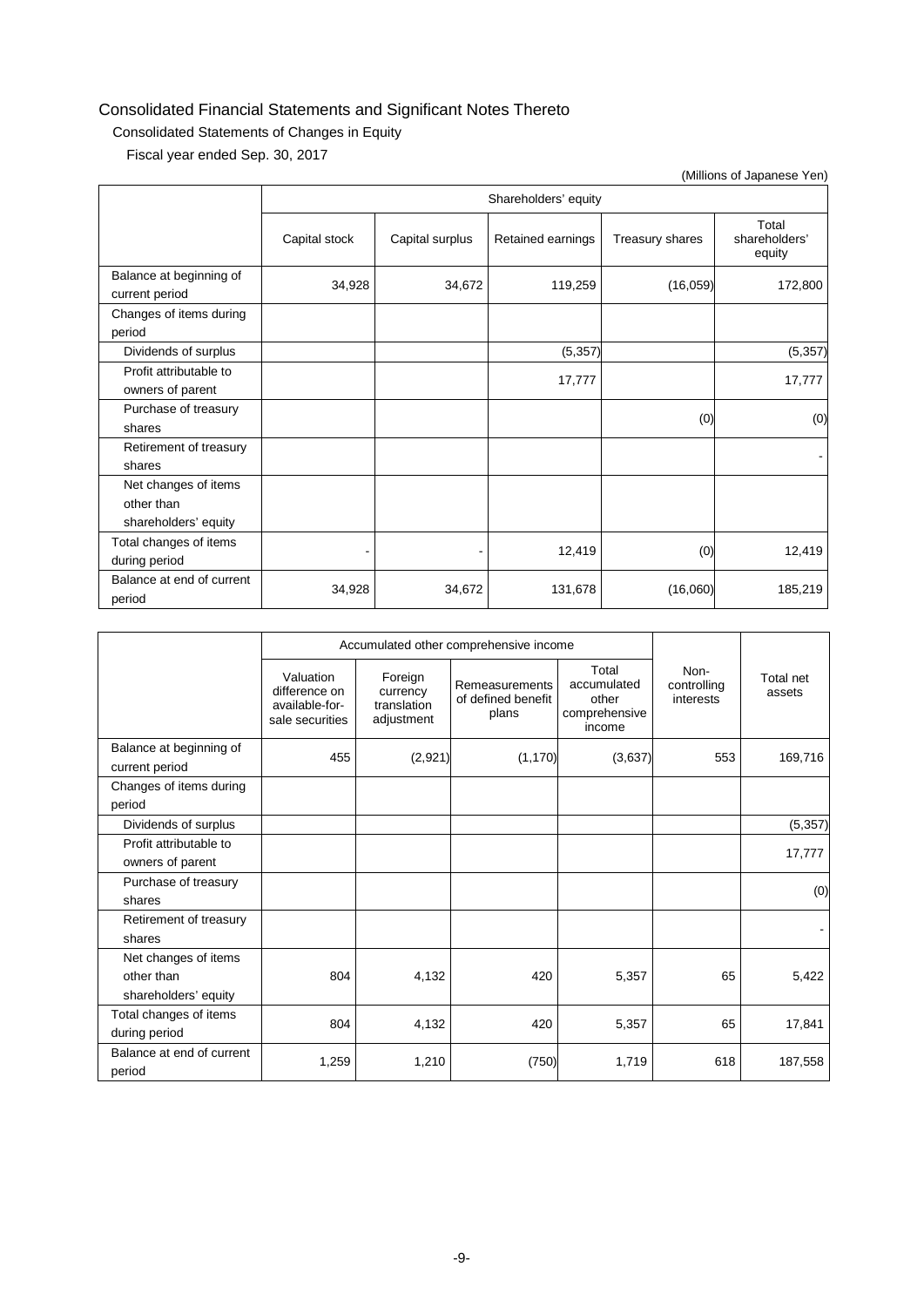### Consolidated Statements of Changes in Equity

Fiscal year ended Sep. 30, 2018

|                                                            |               |                 |                      |                 | (Millions of Japanese Yen)       |
|------------------------------------------------------------|---------------|-----------------|----------------------|-----------------|----------------------------------|
|                                                            |               |                 | Shareholders' equity |                 |                                  |
|                                                            | Capital stock | Capital surplus | Retained earnings    | Treasury shares | Total<br>shareholders'<br>equity |
| Balance at beginning of<br>current period                  | 34,928        | 34,672          | 131,678              | (16,060)        | 185,219                          |
| Changes of items during<br>period                          |               |                 |                      |                 |                                  |
| Dividends of surplus                                       |               |                 | (5, 315)             |                 | (5, 315)                         |
| Profit attributable to<br>owners of parent                 |               |                 | 21,222               |                 | 21,222                           |
| Purchase of treasury<br>shares                             |               |                 |                      | (10,000)        | (10,000)                         |
| Retirement of treasury<br>shares                           |               |                 | (5,264)              | 5,264           |                                  |
| Net changes of items<br>other than<br>shareholders' equity |               |                 |                      |                 |                                  |
| Total changes of items<br>during period                    |               |                 | 10,642               | (4,735)         | 5,907                            |
| Balance at end of current<br>period                        | 34,928        | 34,672          | 142,321              | (20, 795)       | 191,126                          |

|                                                            |                                                                 | Accumulated other comprehensive income           |                                               |                                                          |                                  |                     |
|------------------------------------------------------------|-----------------------------------------------------------------|--------------------------------------------------|-----------------------------------------------|----------------------------------------------------------|----------------------------------|---------------------|
|                                                            | Valuation<br>difference on<br>available-for-<br>sale securities | Foreign<br>currency<br>translation<br>adjustment | Remeasurements<br>of defined benefit<br>plans | Total<br>accumulated<br>other<br>comprehensive<br>income | Non-<br>controlling<br>interests | Total net<br>assets |
| Balance at beginning of<br>current period                  | 1,259                                                           | 1,210                                            | (750)                                         | 1,719                                                    | 618                              | 187,558             |
| Changes of items during<br>period                          |                                                                 |                                                  |                                               |                                                          |                                  |                     |
| Dividends of surplus                                       |                                                                 |                                                  |                                               |                                                          |                                  | (5, 315)            |
| Profit attributable to<br>owners of parent                 |                                                                 |                                                  |                                               |                                                          |                                  | 21,222              |
| Purchase of treasury<br>shares                             |                                                                 |                                                  |                                               |                                                          |                                  | (10,000)            |
| Retirement of treasury<br>shares                           |                                                                 |                                                  |                                               |                                                          |                                  |                     |
| Net changes of items<br>other than<br>shareholders' equity | 285                                                             | 48                                               | 136                                           | 470                                                      | 49                               | 520                 |
| Total changes of items<br>during period                    | 285                                                             | 48                                               | 136                                           | 470                                                      | 49                               | 6,427               |
| Balance at end of current<br>period                        | 1,545                                                           | 1,259                                            | (614)                                         | 2,190                                                    | 668                              | 193,985             |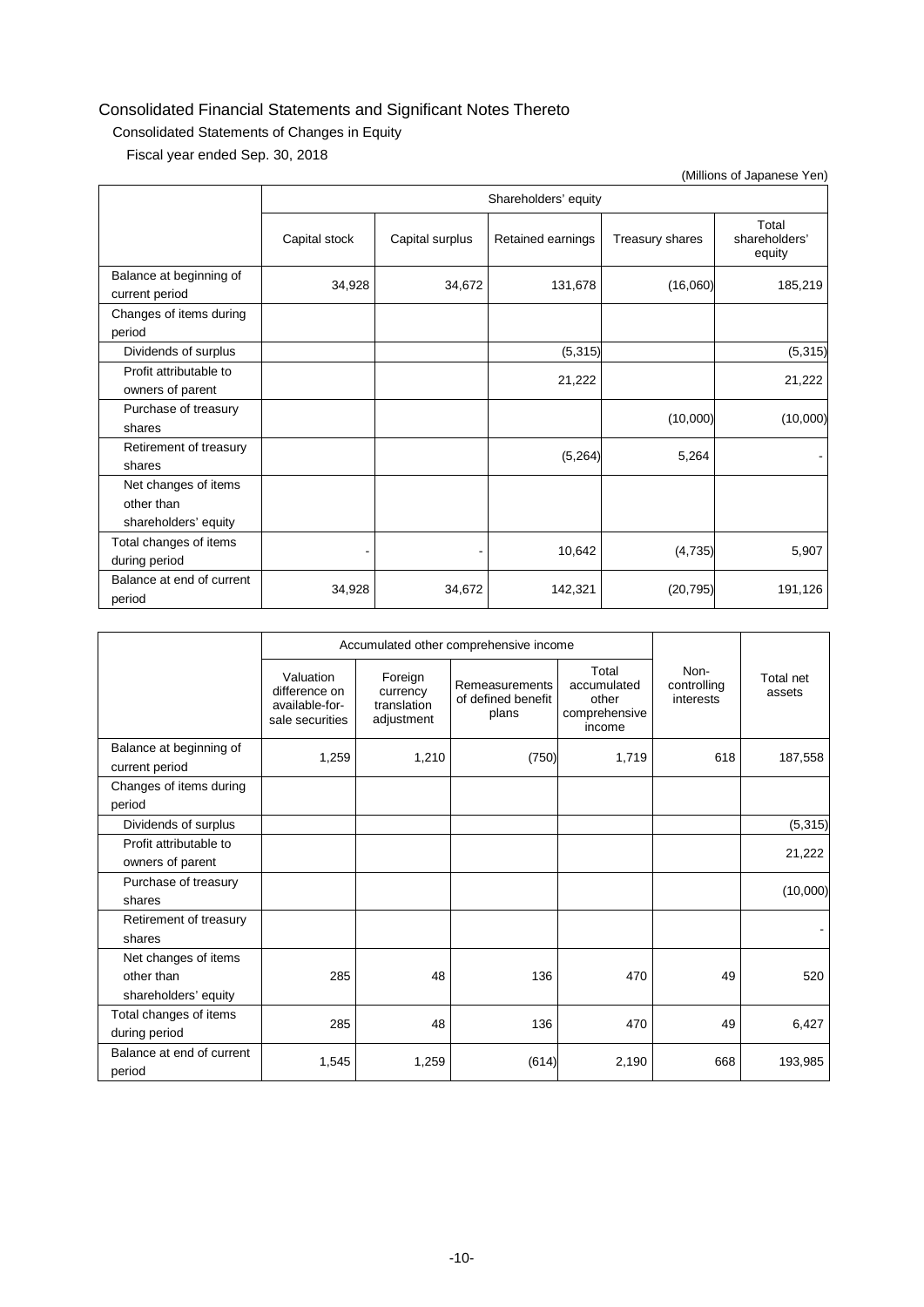Consolidated Statements of Cash Flows

|                                                  | Fiscal year ended<br>Sep. 30, 2017 | Fiscal year ended<br>Sep. 30, 2018 |
|--------------------------------------------------|------------------------------------|------------------------------------|
| Cash flows from operating activities             |                                    |                                    |
| Profit before income taxes                       | 23,570                             | 27,577                             |
| Depreciation                                     | 10,043                             | 11,335                             |
| Increase (decrease) in allowance for doubtful    | (45)                               | 3                                  |
| accounts                                         |                                    |                                    |
| Increase (decrease) in provision for bonuses     | 911                                | 567                                |
| Increase (decrease) in net defined benefit       | 468                                | 556                                |
| liability                                        |                                    |                                    |
| Interest and dividend income                     | (253)                              | (241)                              |
| Interest expenses                                | 121                                | 65                                 |
| Foreign exchange losses (gains)                  | (26)                               | (99)                               |
| Share of loss (profit) of entities accounted for | (102)                              | (119)                              |
| using equity method                              |                                    |                                    |
| Loss on retirement of property, plant and        | 484                                | 50                                 |
| equipment                                        |                                    |                                    |
| Loss (gain) on sales of property, plant and      | (13)                               | 19                                 |
| equipment                                        |                                    |                                    |
| Decrease (increase) in notes and accounts        | (4, 106)                           | (2, 324)                           |
| receivable - trade                               |                                    |                                    |
| Decrease (increase) in inventories               | (563)                              | (2,749)                            |
| Increase (decrease) in notes and accounts        | (994)                              | (2,665)                            |
| payable - trade                                  |                                    |                                    |
| Other, net                                       | 1,193                              | (656)                              |
| Subtotal                                         | 30,688                             | 31,319                             |
| Interest and dividend income received            | 247                                | 234                                |
| Interest expenses paid                           | (121)                              | (65)                               |
| Income taxes (paid) refund                       | (4,660)                            | (7,908)                            |
| Net cash provided by (used in) operating         | 26,154                             | 23,579                             |
| activities                                       |                                    |                                    |
| Cash flows from investing activities             |                                    |                                    |
| Net decrease (increase) in time deposits         | 590                                | 7,876                              |
| Proceeds from sales of securities                | 1,000                              |                                    |
| Purchase of property, plant and equipment        | (13, 773)                          | (12, 755)                          |
| Proceeds from sales of property, plant and       | 31                                 | 97                                 |
| equipment                                        |                                    |                                    |
| Purchase of intangible assets                    | (741)                              | (490)                              |
| Purchase of shares of subsidiaries resulting in  |                                    | (3,916)                            |
| change in scope of consolidation                 |                                    |                                    |
| Other, net                                       | (305)                              | 307                                |
| Net cash provided by (used in) investing         | (13, 198)                          | (8,880)                            |
| activities                                       |                                    |                                    |
| Cash flows from financing activities             |                                    |                                    |
| Net increase (decrease) in short-term loans      | (29)                               | (591)                              |
| payable                                          |                                    |                                    |
| Proceeds from long-term loans payable            | 38                                 | 3,008                              |
| Repayments of long-term loans payable            | (224)                              | (3, 195)                           |
| Purchase of treasury shares                      | (0)                                | (10, 103)                          |
| Cash dividends paid                              | (5, 359)                           | (5, 304)                           |
| Other, net                                       | (132)                              | (136)                              |
| Net cash provided by (used in) financing         | (5,707)                            | (16, 323)                          |
| activities                                       |                                    |                                    |
| Effect of exchange rate change on cash and cash  | 2,541                              | 61                                 |
| equivalents                                      |                                    |                                    |
| Net increase (decrease) in cash and cash         | 9,790                              | (1, 561)                           |
| equivalents                                      |                                    |                                    |
| Cash and cash equivalents at beginning of period | 53,595                             | 63,385                             |
| Cash and cash equivalents at end of period       | 63,385                             | 61,824                             |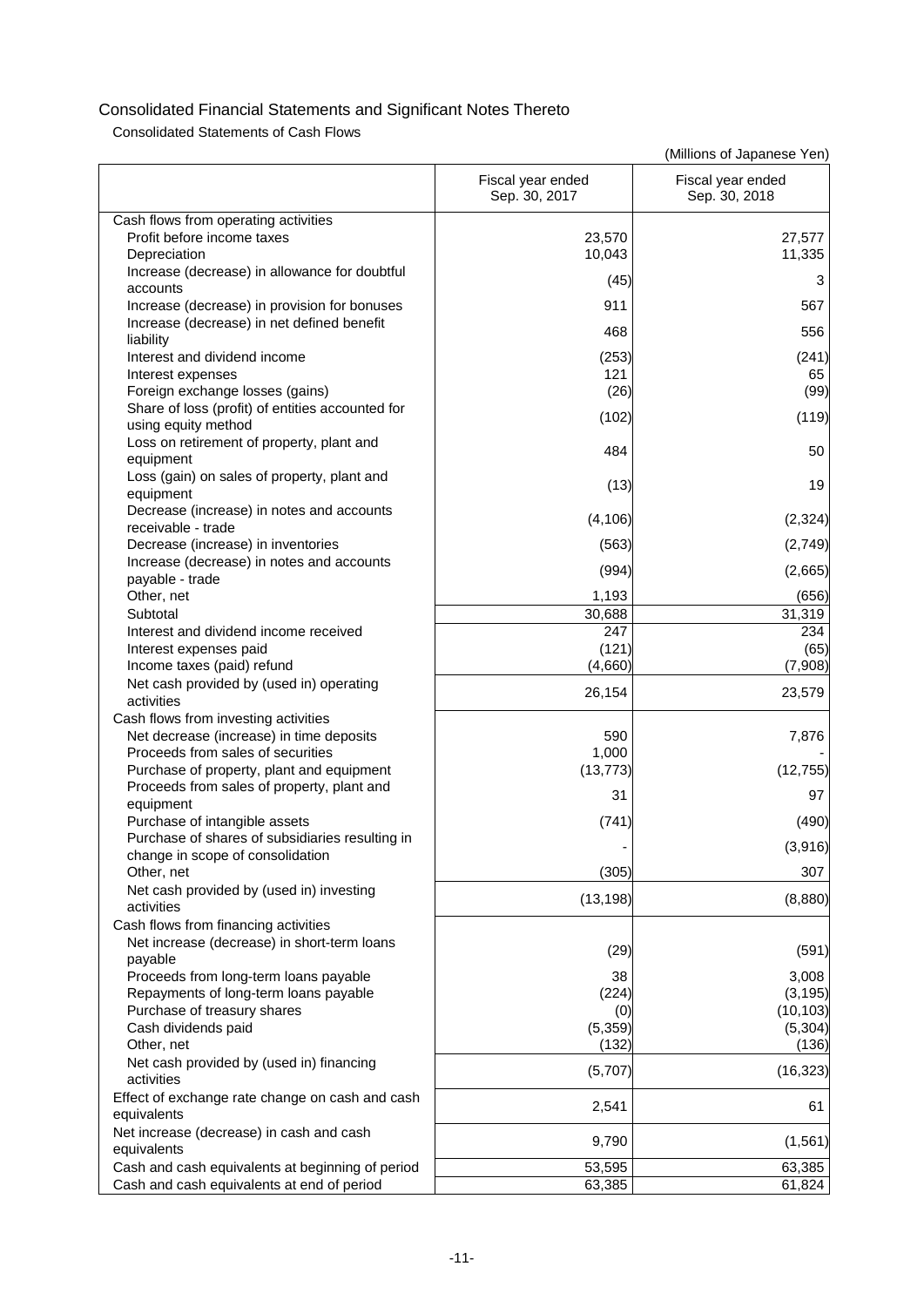## **Segment Information**

#### 1. Summary of Reportable Segments

The Company's reportable segments are components of the Company for which separate financial information is available. These segments are subject to periodic examinations to enable the Company's board of directors to decide how to allocate resources and assess performance.

The Company's business divisions are based on product and service categories. Each of the divisions conducts business based on comprehensive strategies formulated for the products and services it handles. Therefore the Company's business segments based on the products and services handled by each of the divisions comprise its three principal reportable segments, which are Electron Tube, Opto-semiconductor, and Imaging and Measurement Instruments.

The Electron Tube business segment manufactures and sells photomultiplier tubes (PMTs), light sources and imaging devices. The Opto-semiconductor business segment manufactures and sells opto-semiconductor devices. The Imaging and Measurement Instruments business segment manufactures and sells image processing and measurement systems.

## 2. Method for Calculating the Sales, Profit (Loss), Assets, Liabilities, and Other Items for Reportable **Segments**

Figures for income in reportable segments are on an operating profit basis. Intersegment sales and transfers are based on prevailing market prices.

(Millions of Japanese Yen)

3. Information on the Amounts of Sales, Profit (Loss), Assets, Liabilities, and Other Items for Reportable Segments

|                                                                       |                    |                        |                                           |         |                   |         |                         | (Milliulis UI Japanese Terr) |
|-----------------------------------------------------------------------|--------------------|------------------------|-------------------------------------------|---------|-------------------|---------|-------------------------|------------------------------|
|                                                                       | Reportable Segment |                        |                                           |         |                   |         | Consolidated            |                              |
|                                                                       | Electron<br>Tube   | Opto-<br>semiconductor | Imaging and<br>Measurement<br>Instruments | Total   | Other<br>(Note 1) | Total   | Adjustments<br>(Note 2) | total<br>(Note 3)            |
| Net sales                                                             |                    |                        |                                           |         |                   |         |                         |                              |
| Outside customers                                                     | 48,744             | 60,589                 | 17,214                                    | 126,547 | 3,947             | 130,495 |                         | 130,495                      |
| Intersegment                                                          | 1,704              | 937                    | 27                                        | 2,670   | 640               | 3,310   | (3,310)                 |                              |
| Total net sales                                                       | 50,449             | 61,526                 | 17,242                                    | 129,218 | 4,587             | 133,805 | (3,310)                 | 130,495                      |
| Segment profit                                                        | 16,992             | 18,155                 | 3,544                                     | 38,692  | 281               | 38,973  | (16, 124)               | 22,849                       |
| Segment assets                                                        | 47,110             | 50,243                 | 12,437                                    | 109,791 | 6,183             | 115,974 | 123,356                 | 239,331                      |
| Other items                                                           |                    |                        |                                           |         |                   |         |                         |                              |
| Depreciation and<br>amortization                                      | 3,420              | 3,903                  | 869                                       | 8,193   | 338               | 8,531   | 1,468                   | 10,000                       |
| Increase in property,<br>plant and equipment<br>and intangible assets | 2,801              | 5,654                  | 1,222                                     | 9,678   | 285               | 9,963   | 4,360                   | 14,324                       |

Fiscal year ended September 30, 2017 (From Oct. 1, 2016 through Sep. 30, 2017)

Notes:

1. The "Other" classification encompasses business segments not included in the reportable segments, and is the semiconductor laser business, hotel operations run by Iwata Grand Hotel Inc., a subsidiary, and business relating to the proprietary products of Beijing Hamamatsu Photon Techniques, Inc., which is also a subsidiary.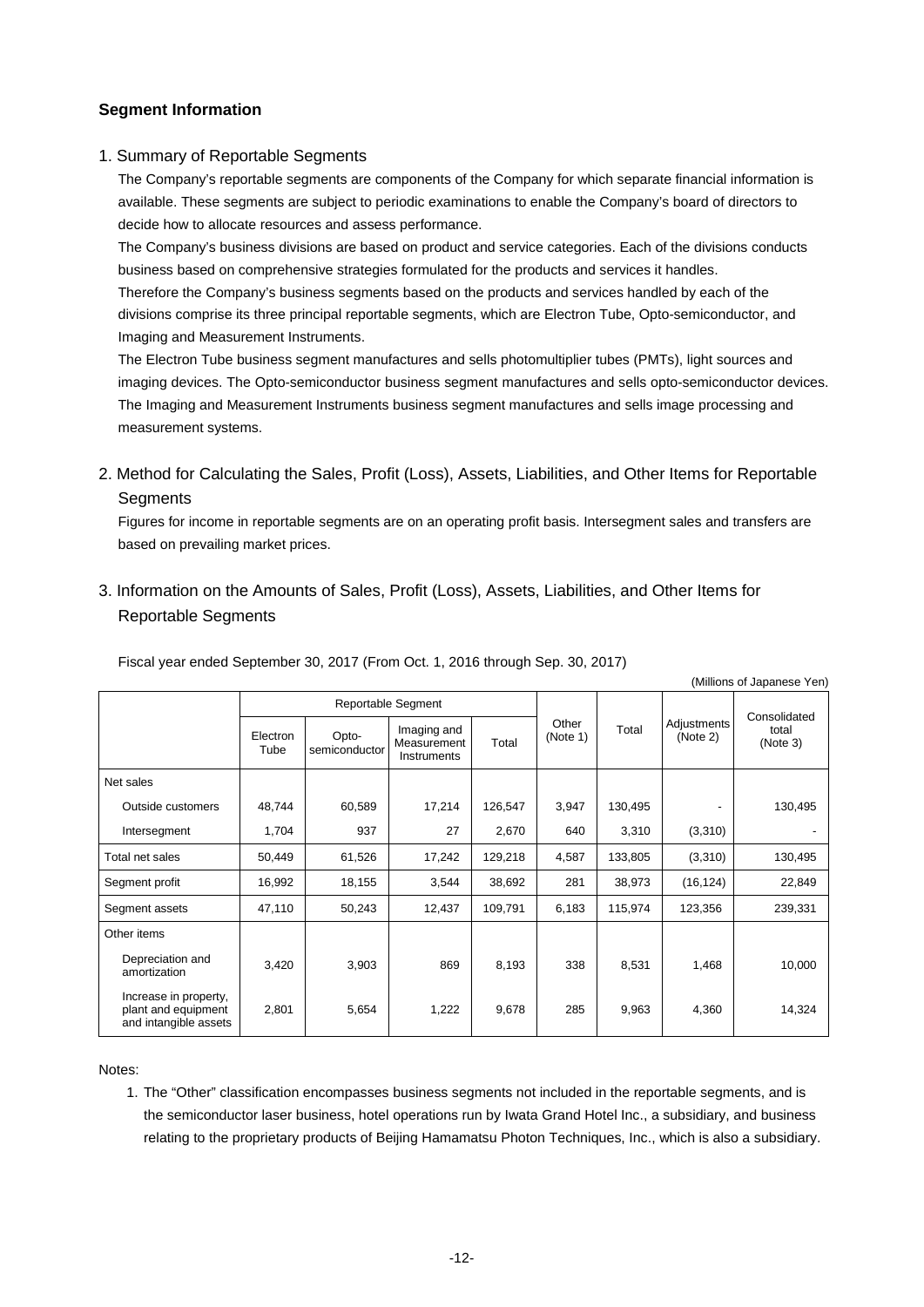2.

- (1) Adjustment of segment income of negative JPY 16,124 million represents intersegment transactions of negative JPY 1,506 million and unallocated corporate expenses of negative JPY 14,617 million. Corporate expenses mainly consist of general and administrative expenses and basic research expenses that are unattributable to reportable segments.
- (2) Adjustment of segment assets of JPY 123,356 million consists of common assets that are not distributed to reportable segments.
- (3) Adjustment of depreciation and amortization of JPY 1,468 million is depreciation and amortization of common assets that are not distributed to reportable segments.
- (4) Adjustment of increase in property, plant and equipment and intangible assets of JPY 4,360 million is an increase in common non-current assets that are not distributed to reportable segments.
- 3. Segment income has been reconciled with operating profit presented in the consolidated financial statements.

Fiscal year ended September 30, 2018 (From Oct. 1, 2017 through Sep. 30, 2018)

|                                                                                   |                    |                        |                                           |         |                   |         |                         | (Millions of Japanese Yen)        |
|-----------------------------------------------------------------------------------|--------------------|------------------------|-------------------------------------------|---------|-------------------|---------|-------------------------|-----------------------------------|
|                                                                                   | Reportable Segment |                        |                                           |         |                   |         |                         |                                   |
|                                                                                   | Electron<br>Tube   | Opto-<br>semiconductor | Imaging and<br>Measurement<br>Instruments | Total   | Other<br>(Note 1) | Total   | Adjustments<br>(Note 2) | Consolidated<br>total<br>(Note 3) |
| Net sales                                                                         |                    |                        |                                           |         |                   |         |                         |                                   |
| Outside customers                                                                 | 56,184             | 66,569                 | 17,145                                    | 139,898 | 4,439             | 144,338 |                         | 144,338                           |
| Intersegment                                                                      | 1,596              | 924                    | 24                                        | 2,545   | 677               | 3,222   | (3,222)                 |                                   |
| Total net sales                                                                   | 57,781             | 67,494                 | 17,169                                    | 142,444 | 5,116             | 147,561 | (3,222)                 | 144,338                           |
| Segment profit                                                                    | 19,697             | 21,320                 | 3,584                                     | 44,602  | 69                | 44,671  | (17, 407)               | 27,263                            |
| Segment assets                                                                    | 52,386             | 53,938                 | 14,005                                    | 120,329 | 6,924             | 127,254 | 118,012                 | 245,267                           |
| Other items                                                                       |                    |                        |                                           |         |                   |         |                         |                                   |
| Depreciation and<br>amortization                                                  | 3,719              | 4,055                  | 902                                       | 8,677   | 366               | 9,043   | 2,180                   | 11,224                            |
| Amortization of<br>goodwill                                                       | 153                |                        |                                           | 153     |                   | 153     | 9                       | 162                               |
| Increase in property,<br>plant and equipment<br>and intangible assets<br>(Note 4) | 2,348              | 5,086                  | 743                                       | 8,177   | 512               | 8,689   | 6,023                   | 14,712                            |

Notes:

1. The "Other" classification encompasses business segments not included in the reportable segments, and is the semiconductor laser business, hotel operations run by Iwata Grand Hotel Inc., a subsidiary, and business relating to the proprietary products of Beijing Hamamatsu Photon Techniques, Inc., which is also a subsidiary.

2.

- (1) Adjustment of segment profit of negative JPY 17,407 million represents intersegment transactions of negative JPY 1,445 million and unallocated corporate expenses of negative JPY 15,962 million. Corporate expenses mainly consist of general and administrative expenses and basic research expenses that are unattributable to reportable segments.
- (2) Adjustment of segment assets of JPY 124,278 million consists of common assets that are not distributed to reportable segments.
- (3) Adjustment of depreciation and amortization of JPY 2,180 million is depreciation and amortization of common assets that are not distributed to reportable segments.
- (4) Adjustment of amortization of goodwill of JPY 9 million is amortization of goodwill that is not distributed to reportable segments.
- (5) Adjustment of increase in property, plant and equipment and intangible assets of JPY 6,023 million is an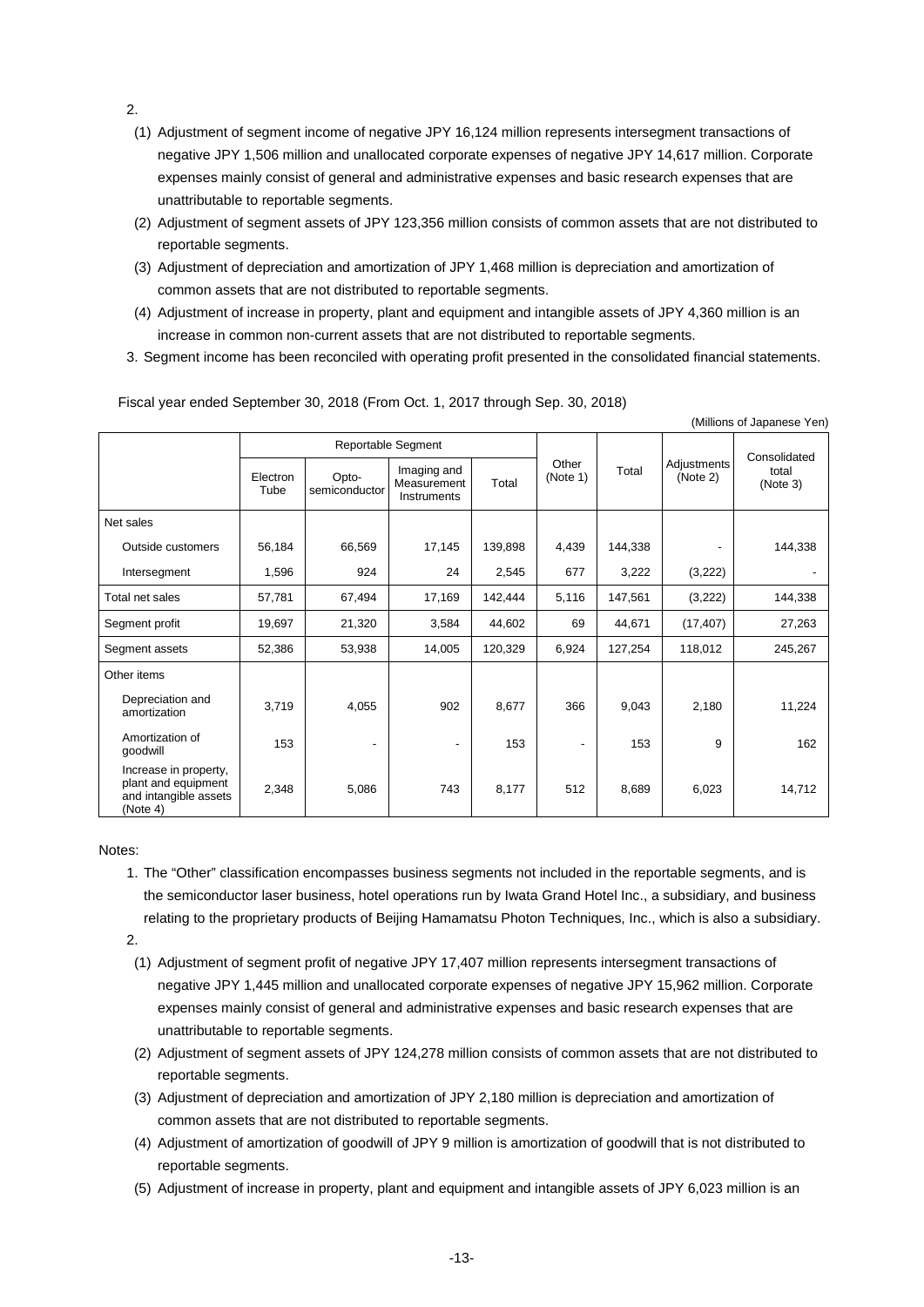increase in common non-current assets that are not distributed to reportable segments.

- 3. Segment income has been reconciled with operating profit presented in the consolidated financial statements.
- 4. Increase in property, plant and equipment and intangible assets does not include the increase arising from newly consolidated subsidiaries.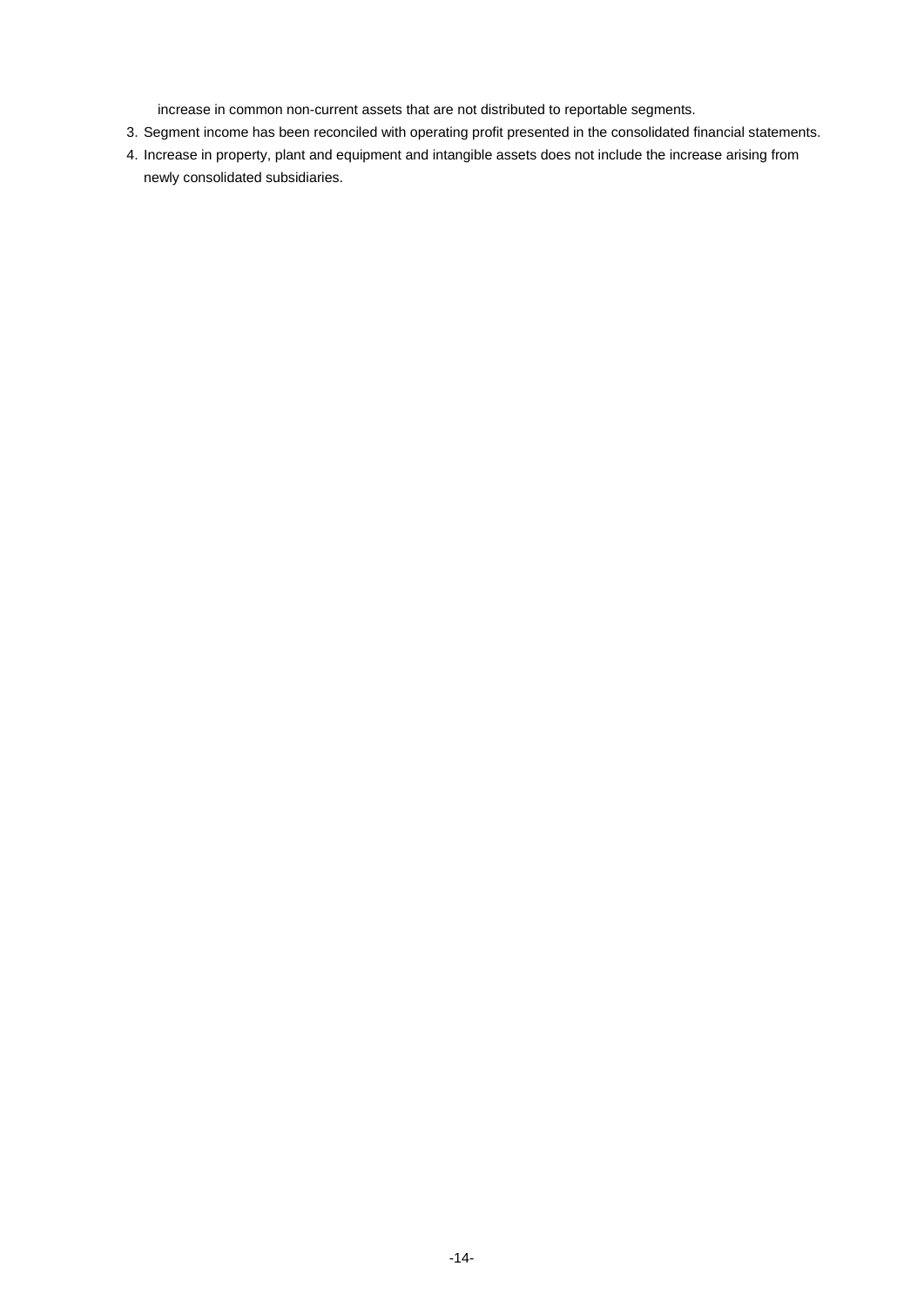## **Per Share Information**

(Japanese Yen)

|                      | Fiscal year ended September 30,<br>2017<br>(From Oct. 1, 2016 through Sep.<br>30, 2017 | Fiscal year ended September 30,<br>2018<br>(From Oct. 1, 2017 through Sep.<br>30.2018 |  |
|----------------------|----------------------------------------------------------------------------------------|---------------------------------------------------------------------------------------|--|
| Net assets per share | 1,188.30                                                                               | 1,248.84                                                                              |  |
| Earnings per share   | 113.00                                                                                 | 136.50                                                                                |  |

Notes:

- 1. There are no latent shares, and no figures for the diluted earnings per share have been disclosed.
- 2. Basis for calculations of earnings per share is as follows.

|                                                                                       |                                                                                        | (Millions of Japanese Yen)                                                             |
|---------------------------------------------------------------------------------------|----------------------------------------------------------------------------------------|----------------------------------------------------------------------------------------|
|                                                                                       | Fiscal year ended September 30,<br>2017<br>(From Oct. 1, 2016 through Sep.<br>30, 2017 | Fiscal year ended September 30,<br>2018<br>(From Oct. 1, 2017 through Sep.<br>30, 2018 |
| Profit attributable to owners of parent                                               | 17,777                                                                                 | 21,222                                                                                 |
| Value not attributed to common stock                                                  |                                                                                        |                                                                                        |
| Profit attributable to owners of parent<br>attributed to common stock                 | 17.777                                                                                 | 21,222                                                                                 |
| Average number of common stock<br>outstanding during the period (Thousands<br>shares) | 157.316                                                                                | 155,473                                                                                |

Important Subsequent Events Not applicable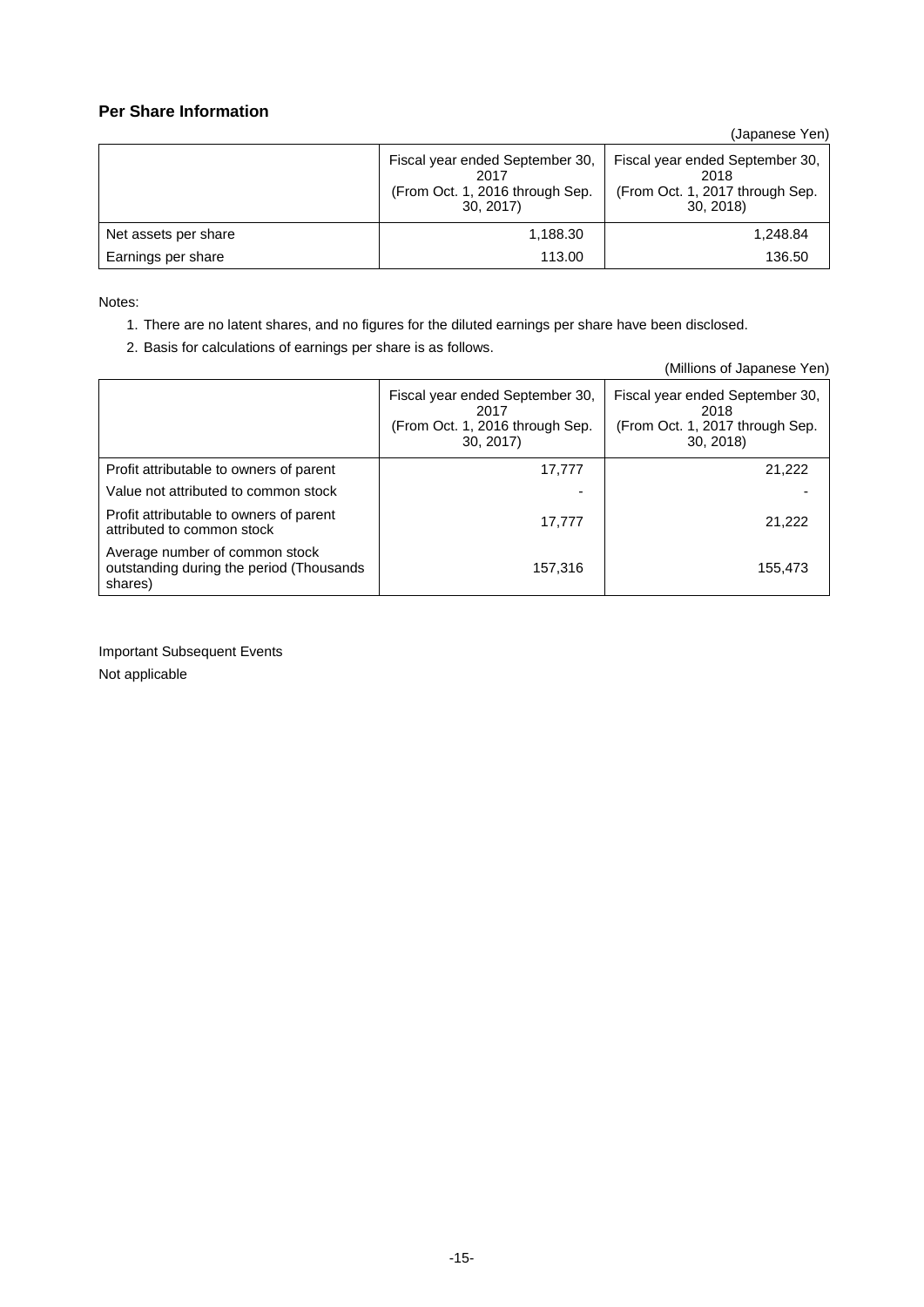Non-consolidated Balance Sheets

|                                            | As of<br>Sep. 30, 2017 | As of<br>Sep. 30, 2018 |
|--------------------------------------------|------------------------|------------------------|
| Assets                                     |                        |                        |
| <b>Current assets</b>                      |                        |                        |
| Cash and deposits                          | 58,115                 | 53,599                 |
| Notes receivable - trade                   | 5,777                  | 6,282                  |
| Accounts receivable - trade                | 24,730                 | 23,440                 |
| Merchandise and finished goods             | 2,773                  | 2,855                  |
| Work in process                            | 15,996                 | 17,327                 |
| Raw materials and supplies                 | 6,086                  | 6,841                  |
| Deferred tax assets                        | 2,338                  | 2,198                  |
| Accounts receivable - other                | 2,893                  | 3,907                  |
| Other                                      | 232                    | 237                    |
| Allowance for doubtful accounts            | (33)                   | (33)                   |
| Total current assets                       | 118,911                | 116,657                |
| Non-current assets                         |                        |                        |
| Property, plant and equipment              |                        |                        |
| <b>Buildings</b>                           | 25,441                 | 27,413                 |
| <b>Structures</b>                          | 1,683                  | 1,727                  |
| Machinery and equipment                    | 9,105                  | 11,496                 |
| Vehicles                                   | 28                     | 19                     |
| Tools, furniture and fixtures              | 2,963                  | 3,152                  |
| Land                                       | 14,520                 | 14,785                 |
| Leased assets                              | 247                    | 245                    |
| Construction in progress                   | 5,433                  | 3,784                  |
| Total property, plant and equipment        | 59,424                 | 62,624                 |
| Intangible assets                          |                        |                        |
| Patent right                               | 243                    | 138                    |
| Software                                   | 668                    | 638                    |
| Other                                      | 15                     | 16                     |
| Total intangible assets                    | 928                    | 793                    |
| Investments and other assets               |                        |                        |
| Investment securities                      | 2,599                  | 2,992                  |
| Shares of subsidiaries and associates      | 8,381                  | 8,381                  |
| Investments in capital                     | 1                      |                        |
| Investments in capital of subsidiaries and |                        |                        |
| associates                                 | 1,414                  | 1,414                  |
| Deferred tax assets                        | 6,075                  | 6,547                  |
| Real estate for investment                 | 117                    | 362                    |
| Other                                      | 964                    | 543                    |
| Allowance for doubtful accounts            | (19)                   | (19)                   |
| Total investments and other assets         | 19,534                 | 20,223                 |
| Total non-current assets                   | 79,886                 | 83,641                 |
| <b>Total assets</b>                        | 198,798                | 200,298                |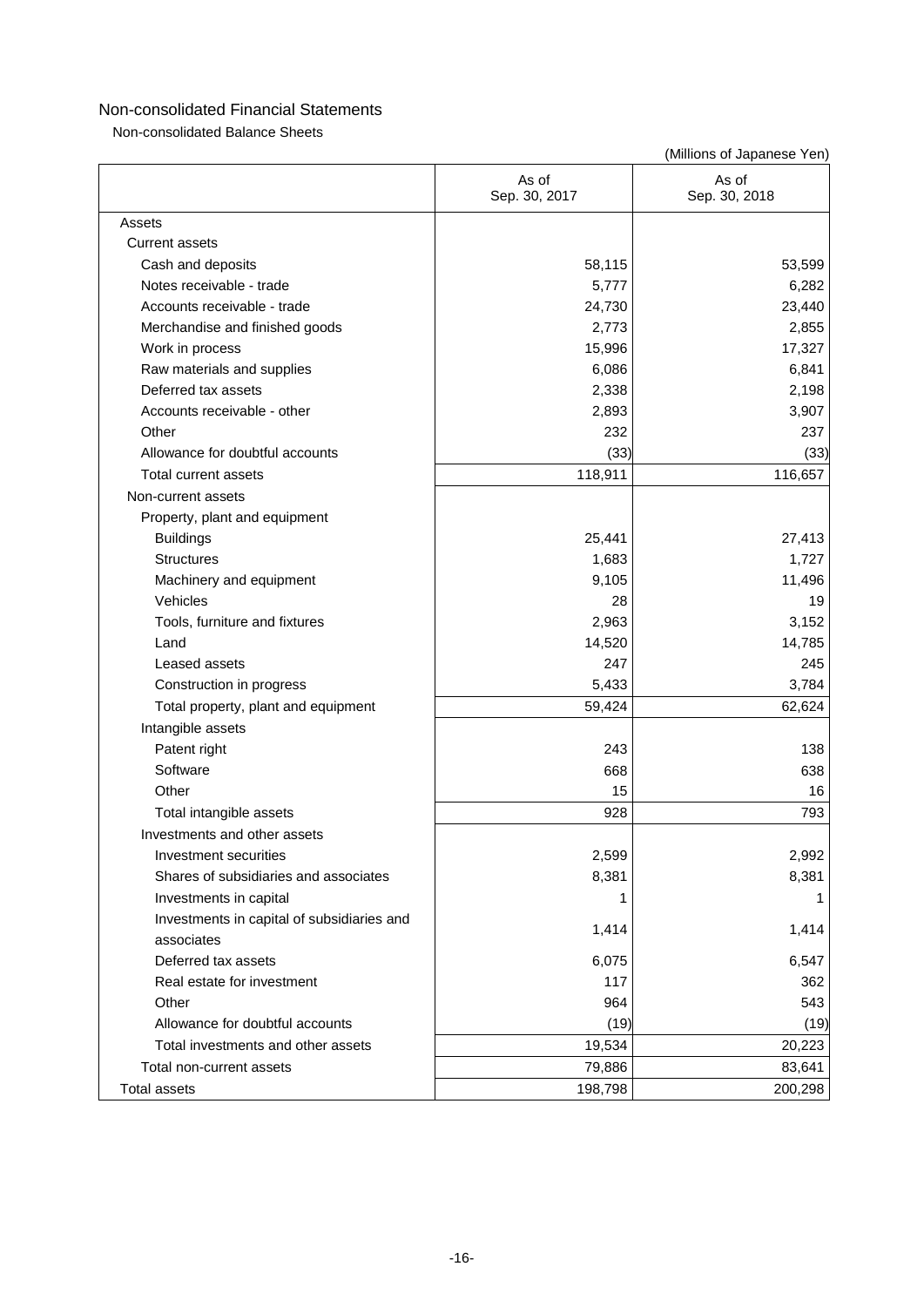Non-consolidated Balance Sheets

|                                                 | As of<br>Sep. 30, 2017 | As of<br>Sep. 30, 2018 |
|-------------------------------------------------|------------------------|------------------------|
| Liabilities                                     |                        |                        |
| <b>Current liabilities</b>                      |                        |                        |
| Electronically recorded obligations - operating | 8,866                  | 6,266                  |
| Accounts payable - trade                        | 4,869                  | 5,214                  |
| Current portion of long-term loans payable      | 3,000                  | 3,000                  |
| Lease obligations                               | 80                     | 84                     |
| Accounts payable - other                        | 3,347                  | 2,470                  |
| Accrued expenses                                | 1,213                  | 1,223                  |
| Income taxes payable                            | 3,007                  | 2,412                  |
| Advances received                               | 142                    | 32                     |
| Deposits received                               | 341                    | 473                    |
| Provision for bonuses                           | 4,037                  | 4,485                  |
| Electronically recorded obligations-facilities  | 1,459                  | 2,841                  |
| Deposits received from employees                | 1,753                  | 2,040                  |
| Other                                           | 32                     | 180                    |
| <b>Total current liabilities</b>                | 32,151                 | 30,725                 |
| Non-current liabilities                         |                        |                        |
| Long-term loans payable                         | 3,000                  | 3,000                  |
| Lease obligations                               | 194                    | 184                    |
| Reserve for loss on dissolution of employees'   |                        |                        |
| pension fund                                    |                        | 529                    |
| Provision for retirement benefits               | 5,503                  | 6,051                  |
| Asset retirement obligations                    | 150                    | 246                    |
| Other                                           | 315                    | 315                    |
| Total non-current liabilities                   | 9,163                  | 10,327                 |
| <b>Total liabilities</b>                        | 41,315                 | 41,053                 |
| Net assets                                      |                        |                        |
| Shareholders' equity                            |                        |                        |
| Capital stock                                   | 34,928                 | 34,928                 |
| Capital surplus                                 |                        |                        |
| Legal capital surplus                           | 34,636                 | 34,636                 |
| Total capital surpluses                         | 34,636                 | 34,636                 |
| Retained earnings                               |                        |                        |
| Legal retained earnings                         | 695                    | 695                    |
| Other retained earnings                         |                        |                        |
| Reserve for special depreciation                | 14                     | 9                      |
| Reserve for dividends                           | 4,500                  | 4,500                  |
| General reserve                                 | 78,600                 | 82,600                 |
| Retained earnings brought forward               | 18,904                 | 21,121                 |
| Total retained earnings                         | 102,713                | 108,926                |
| <b>Treasury shares</b>                          | (16, 056)              | (20, 791)              |
| Total shareholders' equity                      | 156,223                | 157,700                |
| Valuation and translation adjustments           |                        |                        |
| Valuation difference on available-for-sale      |                        |                        |
| securities                                      | 1,259                  | 1,545                  |
| Total valuation and translation adjustments     | 1,259                  | 1,545                  |
| Total net assets                                | 157,483                | 159,245                |
| Total liabilities and net assets                | 198,798                | 200,298                |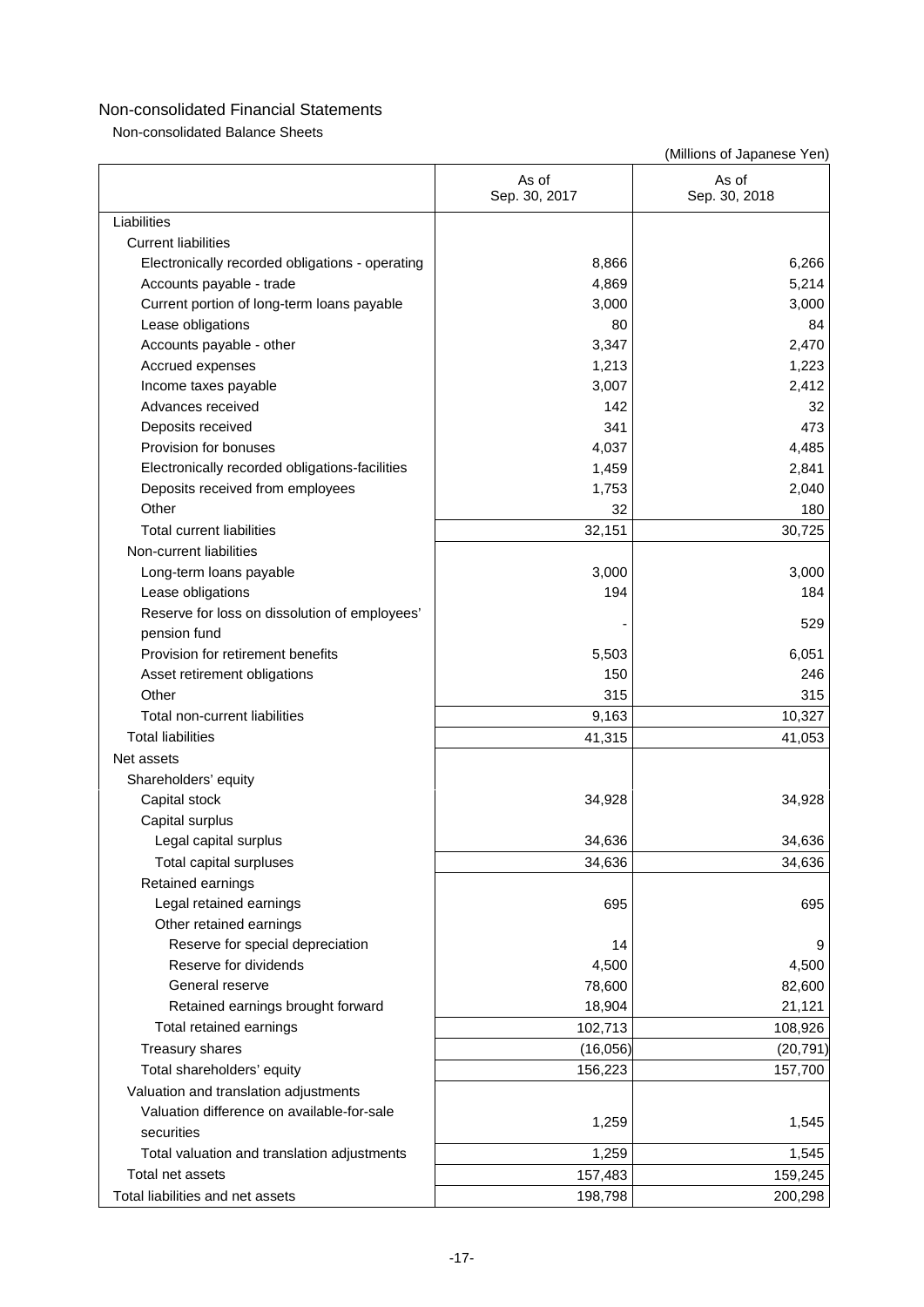Non-consolidated Statements of Income

|                                                 | Fiscal year ended<br>Sep. 30, 2017 | Fiscal year ended<br>Sep. 30, 2018 |
|-------------------------------------------------|------------------------------------|------------------------------------|
| Net sales                                       | 110,200                            | 116,323                            |
| Cost of sales                                   | 64,358                             | 67,337                             |
| Gross profit                                    | 45,842                             | 48,986                             |
| Selling, general and administrative expenses    | 29,099                             | 31,378                             |
| Operating profit                                | 16,742                             | 17,607                             |
| Non-operating income                            |                                    |                                    |
| Interest income                                 | 15                                 | 5                                  |
| Dividend income                                 | 3,036                              | 3,459                              |
| Rent of real estate for investment              | 22                                 | 33                                 |
| Miscellaneous income                            | 394                                | 537                                |
| Total non-operating income                      | 3,468                              | 4,035                              |
| Non-operating expenses                          |                                    |                                    |
| Interest expenses                               | 36                                 | 37                                 |
| Rent expenses on real estates                   | 48                                 | 106                                |
| Foreign exchange losses                         | 68                                 | 28                                 |
| Commission for purchase of treasury shares      |                                    | 103                                |
| Miscellaneous loss                              | 9                                  | 42                                 |
| Total non-operating expenses                    | 162                                | 319                                |
| Ordinary profit                                 | 20,048                             | 21,323                             |
| Extraordinary income                            |                                    |                                    |
| Gain on sales of non-current assets             | 9                                  | 18                                 |
| Subsidy income                                  | 214                                | 277                                |
| Gain on sales of investment securities          | 0                                  | 16                                 |
| Insurance income                                |                                    | 266                                |
| Total extraordinary income                      | 224                                | 578                                |
| <b>Extraordinary losses</b>                     |                                    |                                    |
| Loss on sales of non-current assets             | 5                                  |                                    |
| Loss on retirement of non-current assets        | 456                                | 44                                 |
| Loss on reduction of non-current assets         | 206                                | 263                                |
| Loss on disaster                                |                                    | 194                                |
| Loss on valuation of investment securities      | 5                                  | 5                                  |
| Provision for loss on dissolution of employees' |                                    |                                    |
| pension fund                                    |                                    | 534                                |
| Total extraordinary losses                      | 673                                | 1,043                              |
| Profit before income taxes                      | 19,599                             | 20,858                             |
| Income taxes - current                          | 4,345                              | 4,517                              |
| Income taxes - deferred                         | (790)                              | (451)                              |
| Total income taxes                              | 3,555                              | 4,065                              |
| Profit                                          | 16,044                             | 16,792                             |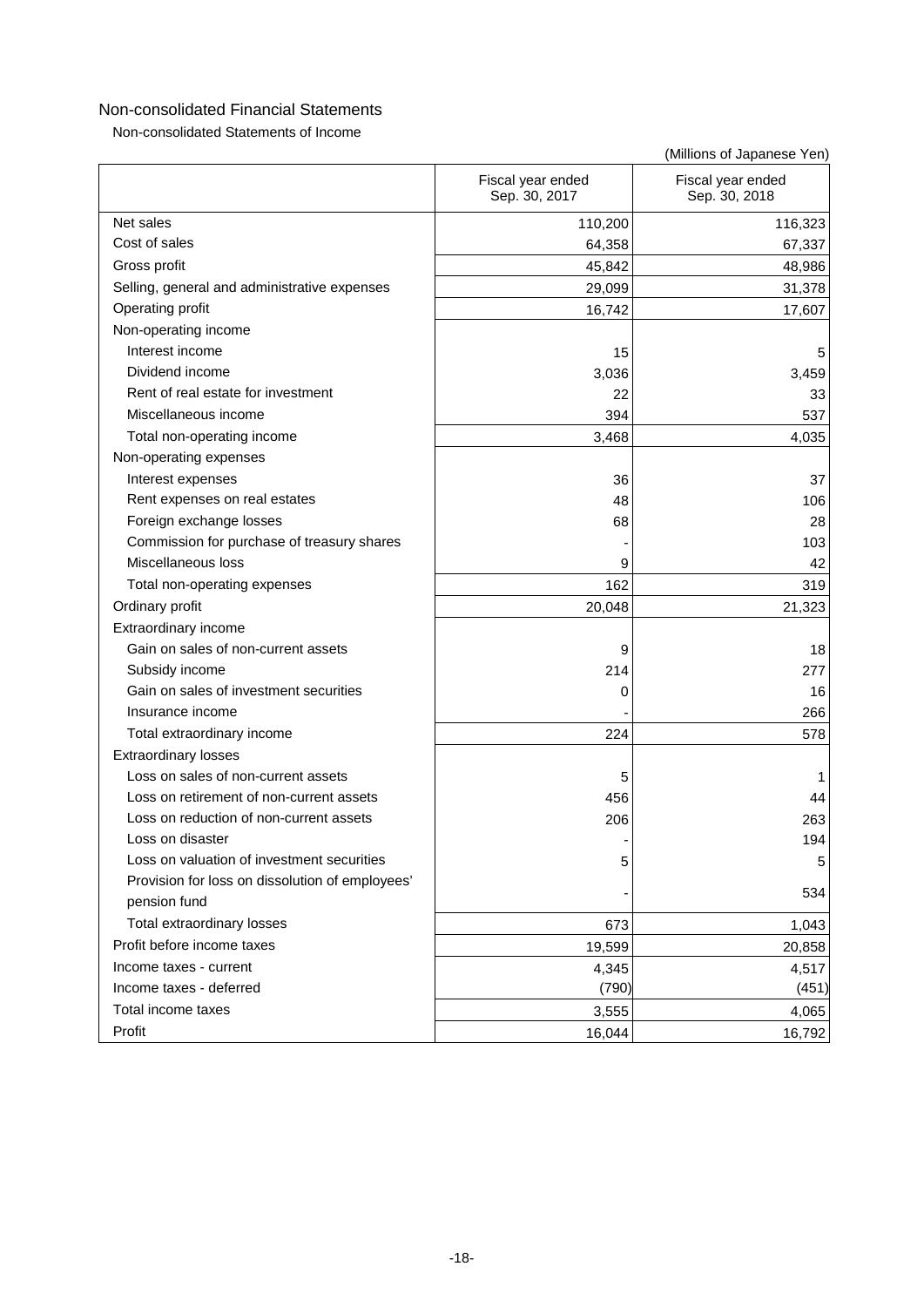# Non-consolidated Statements of Changes in Equity

Fiscal year ended Sep. 30, 2017

|                                               |                             |                                      |                                        |                          |                    |                                            |                               |         | (Millions of Japanese Yen) |  |
|-----------------------------------------------|-----------------------------|--------------------------------------|----------------------------------------|--------------------------|--------------------|--------------------------------------------|-------------------------------|---------|----------------------------|--|
|                                               | Shareholders' equity        |                                      |                                        |                          |                    |                                            |                               |         |                            |  |
|                                               |                             | Capital surplus<br>Retained earnings |                                        |                          |                    |                                            |                               |         |                            |  |
|                                               |                             |                                      |                                        |                          |                    |                                            | Other retained earnings       |         |                            |  |
| Legal<br>Capital stock<br>capital<br>surplus  | Total<br>capital<br>surplus | Legal<br>retained<br>earnings        | Reserve for<br>special<br>depreciation | Reserve for<br>dividends | General<br>reserve | Retained<br>earnings<br>brought<br>forward | Total<br>retained<br>earnings |         |                            |  |
| Balance at beginning of current period        | 34,928                      | 34,636                               | 34,636                                 | 695                      | 18                 | 4,500                                      | 71.600                        | 15,213  | 92,027                     |  |
| Changes of items during period                |                             |                                      |                                        |                          |                    |                                            |                               |         |                            |  |
| Reversal of reserve for special depreciation  |                             |                                      |                                        |                          | (4)                |                                            |                               | 4       |                            |  |
| Provision of general reserve                  |                             |                                      |                                        |                          |                    |                                            | 7,000                         | (7,000) |                            |  |
| Dividends of surplus                          |                             |                                      |                                        |                          |                    |                                            |                               | (2,678) | (2,678)                    |  |
| Dividends from surplus (interim dividends)    |                             |                                      |                                        |                          |                    |                                            |                               | (2,678) | (2,678)                    |  |
| Profit                                        |                             |                                      |                                        |                          |                    |                                            |                               | 16,044  | 16,044                     |  |
| Purchase of treasury shares                   |                             |                                      |                                        |                          |                    |                                            |                               |         |                            |  |
| Retirement of treasury shares                 |                             |                                      |                                        |                          |                    |                                            |                               |         |                            |  |
| Net changes of items other than shareholders' |                             |                                      |                                        |                          |                    |                                            |                               |         |                            |  |
| equity                                        |                             |                                      |                                        |                          |                    |                                            |                               |         |                            |  |
| Total changes of items during period          |                             |                                      |                                        |                          | (4)                |                                            | 7,000                         | 3,690   | 10,686                     |  |
| Balance at end of current period              | 34,928                      | 34,636                               | 34.636                                 | 695                      | 14                 | 4,500                                      | 78,600                        | 18,904  | 102,713                    |  |

|                                                         | Shareholders' equity |                               | Valuation and translation adjustments                       |                                                |                  |
|---------------------------------------------------------|----------------------|-------------------------------|-------------------------------------------------------------|------------------------------------------------|------------------|
|                                                         | Treasury shares      | Total shareholders'<br>equity | Valuation difference on<br>available-for-sale<br>securities | Total valuation and<br>translation adjustments | Total net assets |
| Balance at beginning of current period                  | (16, 055)            | 145,537                       | 455                                                         | 455                                            | 145,992          |
| Changes of items during period                          |                      |                               |                                                             |                                                |                  |
| Reversal of reserve for special depreciation            |                      |                               |                                                             |                                                |                  |
| Provision of general reserve                            |                      |                               |                                                             |                                                |                  |
| Dividends of surplus                                    |                      | (2,678)                       |                                                             |                                                | (2,678)          |
| Dividends from surplus (interim dividends)              |                      | (2,678)                       |                                                             |                                                | (2,678)          |
| Profit                                                  |                      | 16,044                        |                                                             |                                                | 16,044           |
| Purchase of treasury shares                             | (0)                  | (0)                           |                                                             |                                                | (0)              |
| Retirement of treasury shares                           |                      |                               |                                                             |                                                |                  |
| Net changes of items other than shareholders'<br>equity |                      |                               | 804                                                         | 804                                            | 804              |
| Total changes of items during period                    | (0)                  | 10,685                        | 804                                                         | 804                                            | 11,490           |
| Balance at end of current period                        | (16, 056)            | 156,223                       | 1,259                                                       | 1,259                                          | 157,483          |